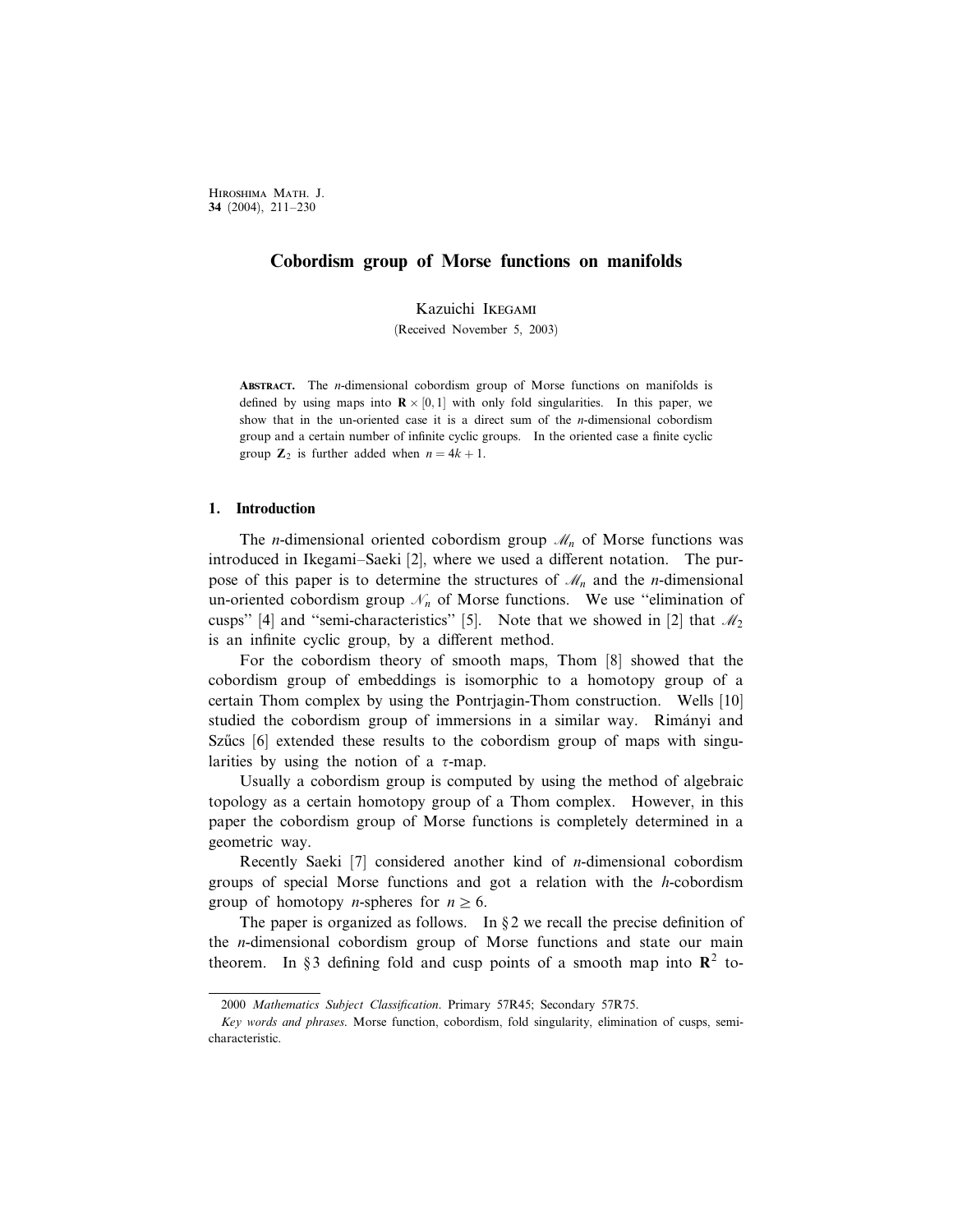gether with their absolute indices, we review Levine's method for the elimination of cusps. In §4 we define cobordism invariants of Morse functions and prove our main theorem for the un-oriented case by using the elimination of cusps. In  $\S 5$  we complete the proof of our main theorem in the oriented case by using a method similar to the un-oriented case and especially the semicharacteristics for  $n = 4k + 1$ .

Throughout the paper, all manifolds and maps are of class  $C^{\infty}$ . The symbol " $\cong$ " denotes an appropriate isomorphism between algebraic objects.

The author would like to express his thanks to Professor Takao Matumoto and Professor Osamu Saeki for their precious suggestions. He would also like to thank Professor Isao Takata for kindly indicating the Dold manifolds, and Shun-ichiro Okuda for patiently teaching him how to use Latex.

# 2. Statement of the main theorems

A smooth real-valued function on a smooth manifold is called a Morse function if its critical points are all non-degenerate. For a positive integer  $n$ , we denote by  $M(n)$  and  $N(n)$  the sets of all Morse functions on closed, possibly disconnected, oriented and un-oriented n-dimensional manifolds respectively. We adopt the convention that the function on the empty set  $\varnothing$  is an element of both  $M(n)$  and  $N(n)$  for all *n*.

DEFINITION 2.1. Two Morse functions  $f_0 : M_0 \to \mathbf{R}$  and  $f_1 : M_1 \to \mathbf{R}$  in  $M(n)$  are said to be *oriented cobordant* (or more precisely *oriented fold cobordant*) if there exist a compact oriented  $(n + 1)$ -dimensional manifold X and a smooth map  $F: X \to \mathbf{R} \times [0,1]$  which has only fold points as its singularities (for the definition of a fold point, see Definition 3.1) such that

- (1) the boundary  $\partial X$  of X is the disjoint union  $M_0 \amalg (-M_1)$ , where  $-M_1$ denotes the manifold  $M_1$  with the orientation reversed, and
- (2) we have

$$
F|_{M_0 \times [0,\varepsilon)} = f_0 \times \mathrm{id}_{[0,\varepsilon)} : M_0 \times [0,\varepsilon) \to \mathbf{R} \times [0,\varepsilon), \quad \text{and}
$$
  

$$
F|_{M_1 \times (1-\varepsilon,1]} = f_1 \times \mathrm{id}_{(1-\varepsilon,1]} : M_1 \times (1-\varepsilon,1] \to \mathbf{R} \times (1-\varepsilon,1]
$$

for some sufficiently small  $\varepsilon > 0$ , where we identify the collar neighborhoods of  $M_0$  and  $M_1$  in X with  $M_0 \times [0, \varepsilon)$  and  $M_1 \times (1 - \varepsilon, 1]$ respectively.

In this case, we call F an *oriented cobordism* between  $f_0$  and  $f_1$ .

If a Morse function in  $M(n)$  is oriented cobordant to the function on the empty set, then we say that it is *oriented null-cobordant*.

It is easy to show that the above relation defines an equivalence relation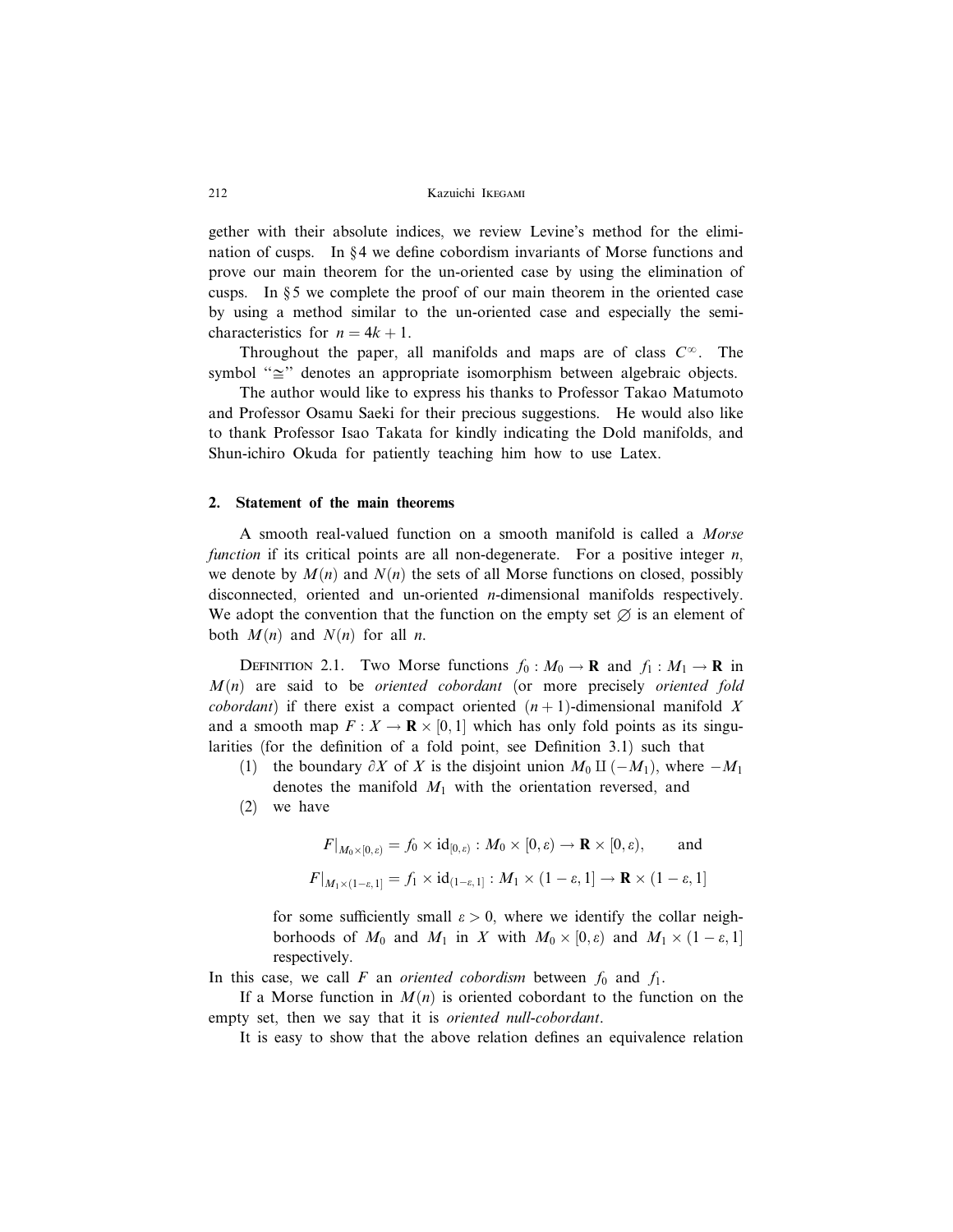on the set  $M(n)$  for each n. Furthermore, it is easy to see that the set of all equivalence classes forms an additive group under the disjoint union: the neutral element is the class corresponding to oriented null-cobordant Morse functions, and the inverse of a class represented by a Morse function  $f : M \to \mathbf{R}$  is given by the class of  $-f : -M \to \mathbf{R}$ , where  $(-f)(x) = -f(x)$  for all  $x \in M$ . We denote by  $\mathcal{M}_n$  the additive group of all oriented cobordism classes of elements of  $M(n)$  and call it the *cobordism group of Morse functions on oriented* manifolds of dimension n, or the n-dimensional oriented cobordism group of Morse functions.

For the set  $N(n)$  of Morse functions on closed un-oriented manifolds, we can define the relation of un-oriented cobordism by ignoring the orientations of the manifolds in the above definition. We denote by  $\mathcal{N}_n$  the additive group of all un-oriented cobordism classes of elements of  $N(n)$  and call it the *cobordism* group of Morse functions on un-oriented manifolds of dimension n, or the ndimensional un-oriented cobordism group of Morse functions.

For a Morse function  $f : M \to \mathbf{R}$  on an *n*-dimensional closed manifold M, we denote by  $C_{\lambda}(f)$  the number of its critical points of index  $\lambda$   $(0 \leq \lambda \leq n)$ .

DEFINITION 2.2. For  $0 \le \lambda \le n$ , we define the maps  $\varphi_{\lambda} : \mathcal{N}_n \to \mathbb{Z}$  and  $\tilde{\varphi}_\lambda : \mathcal{M}_n \to \mathbb{Z}$  by

$$
\varphi_{\lambda}([f])=C_{\lambda}(f)-C_{n-\lambda}(f)\in \mathbf{Z}
$$

and  $\tilde{\varphi}_{\lambda} = \varphi_{\lambda} \circ (natural \; map : \mathcal{M}_n \to \mathcal{N}_n)$ . Here,  $[f]$  denotes the cobordism class of  $f \in N(n)$ .

Note that  $\varphi_{\lambda}$  and  $\tilde{\varphi}_{\lambda}$  are well-defined by Lemma 4.1 which will be proved in §4, and that  $\varphi_{\lambda}$  and  $\tilde{\varphi}_{\lambda}$  are homomorphisms, since we define the sum  $[f] + [g]$  as  $[f \amalg g]$ , where  $f \amalg g : M \amalg N \to \mathbf{R}$  is defined by

$$
(f \amalg g)(x) = \begin{cases} f(x) & (x \in M) \\ g(x) & (x \in N), \end{cases}
$$

for  $f : M \to \mathbf{R}$  and  $q : N \to \mathbf{R}$  in  $N(n)$  (resp. in  $M(n)$ ).

DEFINITION 2.3. We define the maps  $\Phi : \mathcal{N}_n \to \mathbb{Z}^{\lfloor n/2 \rfloor}$  and  $\tilde{\Phi} : \mathcal{M}_n \to \mathbb{Z}^{\lfloor n/2 \rfloor}$ by

$$
\Phi([f]) = (\varphi_{\lfloor (n+3)/2 \rfloor}([f]), \varphi_{\lfloor (n+3)/2 \rfloor + 1}([f]), \ldots, \varphi_n([f])) \in \mathbf{Z}^{\lfloor n/2 \rfloor}
$$

and

$$
\tilde{\Phi}([f]) = (\tilde{\varphi}_{\lfloor (n+3)/2 \rfloor}([f]), \tilde{\varphi}_{\lfloor (n+3)/2 \rfloor +1}([f]), \ldots, \tilde{\varphi}_n([f])) \in \mathbb{Z}^{\lfloor n/2 \rfloor}
$$

respectively, where  $|x|$  means the greatest integer less than or equal to x for a real number x, and  $[f]$  is the cobordism class of f.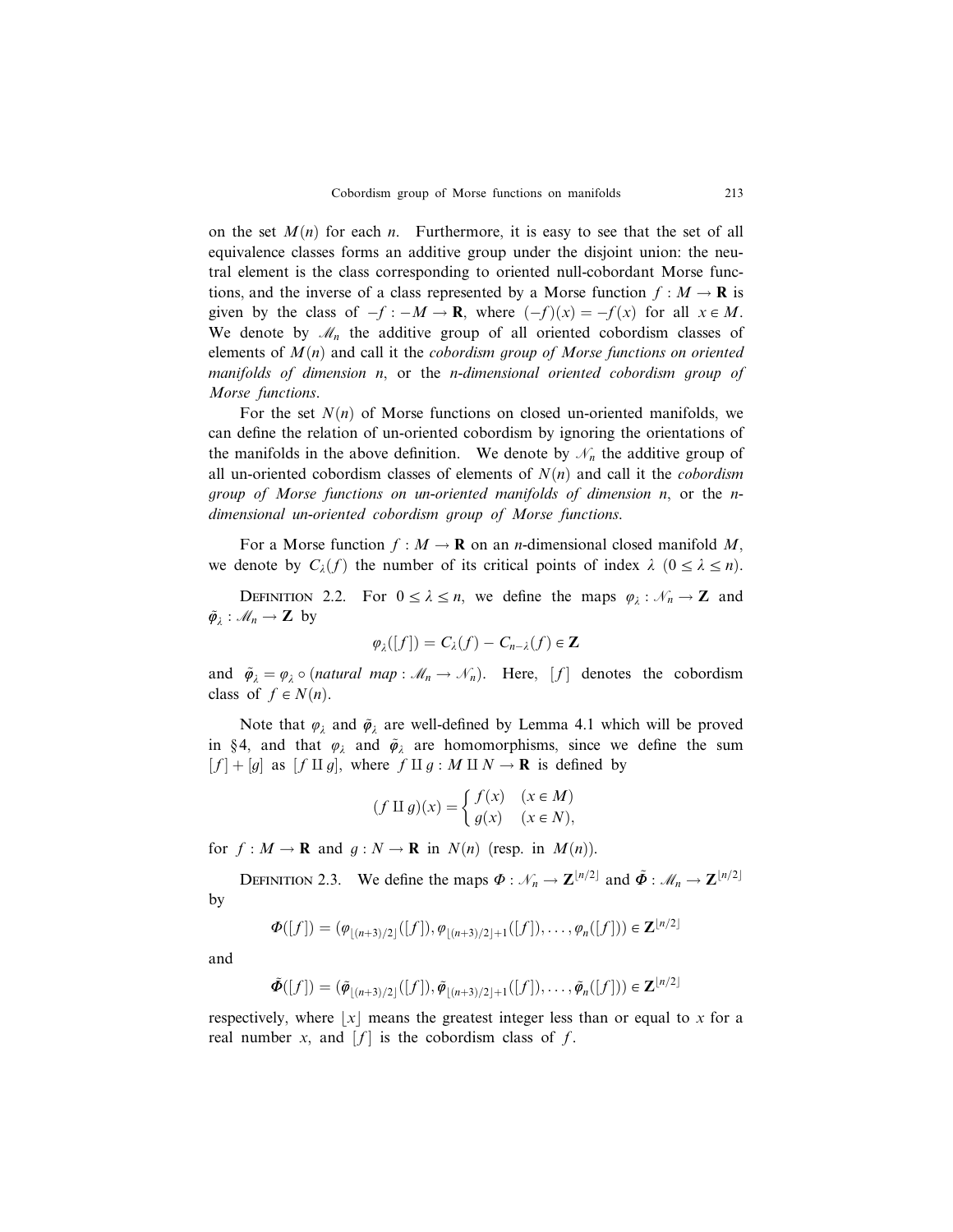DEFINITION 2.4. Let  $\mathfrak{N}_n$  and  $\Omega_n$  be the usual *n*-dimensional un-oriented and oriented cobordism groups of manifolds respectively (see [8] and [9]). We define  $\Psi : \mathcal{N}_n \to \mathfrak{N}_n$  and  $\tilde{\Psi} : \mathcal{M}_n \to \Omega_n$  by

$$
\Psi([f:M\to\mathbf{R}])=[M]_2\in\mathfrak{N}_n
$$

and

$$
\tilde{\mathbf{\Psi}}([f:M\rightarrow\mathbf{R}])=[M]\in\mathbf{\Omega}_n
$$

respectively, where  $[M]_2$  or  $[M]$  is the un-oriented (resp. oriented) cobordism class of M. Here,  $[f : M \to \mathbf{R}]$  is the cobordism class of f.

It is clear that  $\Psi$  and  $\tilde{\Psi}$  are well-defined homomorphisms. Moreover, they are surjective, since there exist at least one Morse function on any manifold.

We prepare some definitions which will be used in Theorem 2.9.

DEFINITION 2.5. Let M be a closed oriented  $(4k + 1)$ -dimensional manifold, and K a coefficient field (for example,  $\mathbb{Z}_2$  or  $\mathbb{Q}$ ). The semi-characteristic  $\sigma(M; K) \in \mathbb{Z}_2$  of M with respect to the coefficient field K is defined as follows:

$$
\sigma(M;K) = \sum_{i=0}^{2k} \dim H_i(M;K) \pmod{2} \in \mathbf{Z}_2.
$$

DEFINITION 2.6. Let  $f : M \to \mathbb{R}$  be a Morse function on a closed oriented  $(4k + 1)$ -dimensional manifold. Then we define  $\sigma(f) \in \mathbb{Z}_2$  as follows:

$$
\sigma(f) = \sum_{\lambda=0}^{2k} C_{\lambda}(f) \pmod{2} \in \mathbf{Z}_2.
$$

Furthermore, we define the map  $\Lambda : \mathcal{M}_{4k+1} \to \mathbb{Z}_2$  by

$$
\Lambda([f:M\to\mathbf{R}])=\sigma(f)-\sigma(M;\mathbf{Q})\in\mathbf{Z}_2.
$$

Note that the map  $\Lambda$  is a well-defined homomorphism by Lemma 5.3 which will be proved in  $\S 5$ . See also Remark 5.4.

Main results of this paper are the following three theorems.

THEOREM 2.7 (The un-oriented case). The n-dimensional un-oriented cobordism group  $\mathcal{N}_n$  of Morse functions is isomorphic to the direct sum of the n-dimensional un-oriented cobordism group  $\mathfrak{N}_n$  and  $\lfloor n/2 \rfloor$  copies of the infinite cyclic group. More precisely, the map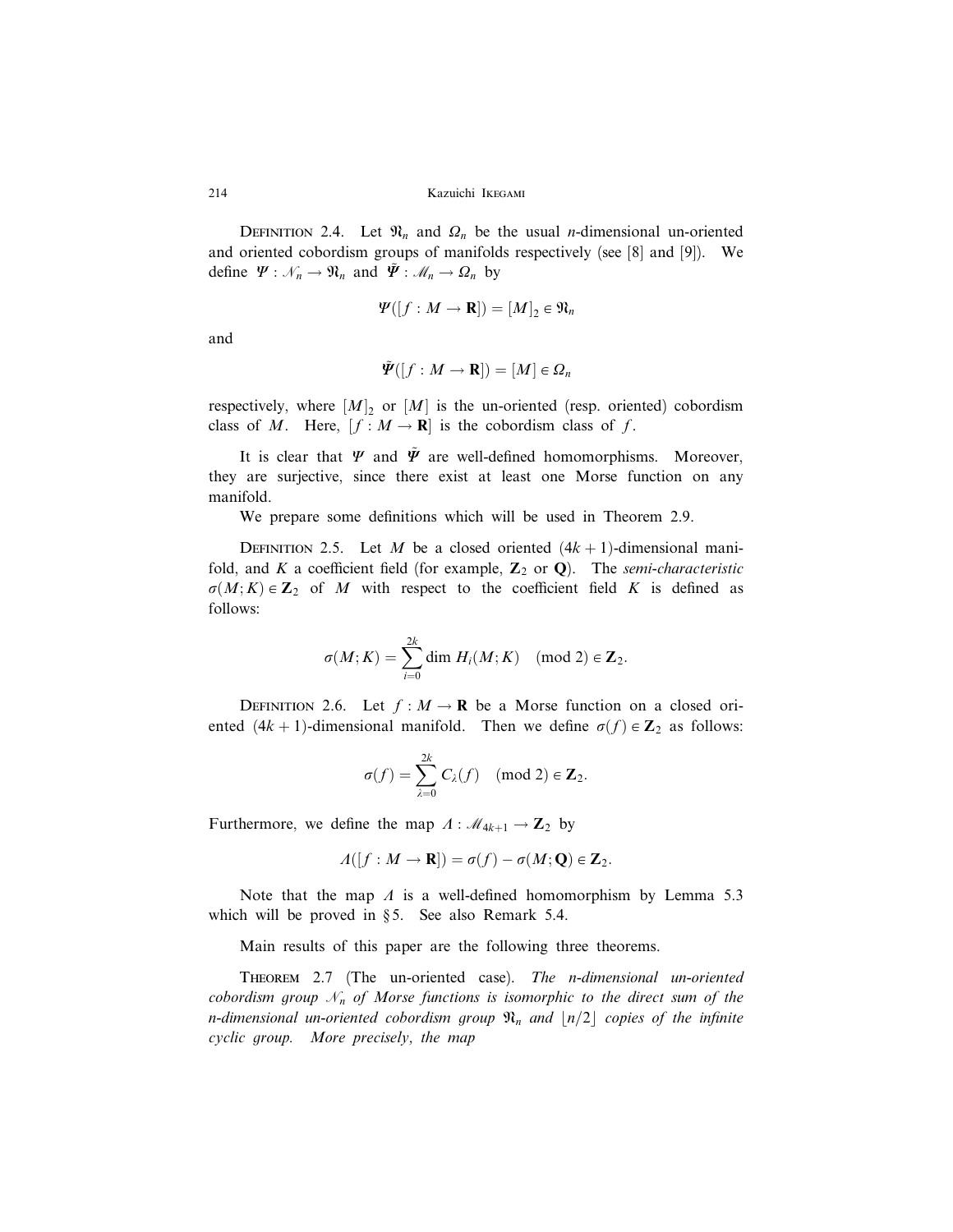$$
\varPsi \oplus \varPhi : \mathscr{N}_n \to \mathfrak{N}_n \oplus \mathbf{Z}^{\lfloor n/2 \rfloor}
$$

defined by

$$
(\Psi \oplus \Phi)([f : M \to \mathbf{R}]) = ([M]_2, \varphi_{|(n+3)/2]}([f]), \varphi_{|(n+3)/2|+1}([f]) \dots, \varphi_n([f]))
$$

is an isomorphism. Here  $|x|$  means the gratest integer less than or equal to x for a real number x.

The oriented case is divided into the following two cases.

THEOREM 2.8 (The oriented case with  $n \neq 4k + 1$ ). For  $n \not\equiv 1 \pmod{4}$  the n-dimensional oriented cobordism group  $\mathcal{M}_n$  of Morse functions is isomorphic to the direct sum of the n-dimensional oriented cobordism group  $\Omega_n$  and  $\lfloor n/2 \rfloor$ copies of the infinite cyclic group. More precisely, the map

$$
\tilde{\bm{\varPsi}}\oplus\tilde{\bm{\varPhi}}:\mathscr{M}_n\to\Omega_n\oplus\mathbf{Z}^{\lfloor n/2\rfloor}
$$

defined by

$$
(\tilde{\mathbf{\Psi}} \oplus \tilde{\mathbf{\Phi}})([f : M \to \mathbf{R}]) = ([M], \tilde{\mathbf{\varphi}}_{\lfloor (n+3)/2 \rfloor}([f]), \tilde{\mathbf{\varphi}}_{\lfloor (n+3)/2 \rfloor + 1}([f]), \ldots, \tilde{\mathbf{\varphi}}_n([f]))
$$

is an isomorphism.

THEOREM 2.9 (The oriented case with  $n = 4k + 1$ ). For  $n \equiv 1 \pmod{4}$ , the n-dimensional oriented cobordism group  $\mathcal{M}_n$  of Morse functions is isomorphic to the direct sum of the n-dimensional oriented cobordism group  $\Omega_n$ ,  $\lfloor n/2 \rfloor$  copies of the infinite cyclic group, and the finite cyclic group of order two. More precisely, the map

$$
\tilde{\mathbf{\Psi}} \oplus \tilde{\mathbf{\Phi}} \oplus \Lambda : \mathcal{M}_n \to \Omega_n \oplus \mathbf{Z}^{\lfloor n/2 \rfloor} \oplus \mathbf{Z}_2
$$

defined by

$$
(\tilde{\mathbf{\Psi}} \oplus \tilde{\mathbf{\Phi}} \oplus \varLambda)([f:M \to \mathbf{R}]) = ([M], \tilde{\mathbf{\varphi}}_{\lfloor (n+3)/2 \rfloor}([f]), \ldots, \tilde{\mathbf{\varphi}}_n([f]), \sigma(f) - \sigma(M; \mathbf{Q}))
$$

is an isomorphism.

#### 3. Elimination of cusps

In this section, we review some results of [4] which will be used in the proof of the main theorems.

DEFINITION 3.1. Let  $F: W \to \mathbb{R}^2$  be a smooth map of an *m*-dimensional manifold with  $m \geq 2$ . A singular point  $p \in W$  of F is a fold point if we can choose coordinates  $(u, z_1, \ldots, z_{m-1})$  centered at p and  $(U, Y)$  centered at  $F(p)$ so that we can express  $F$  as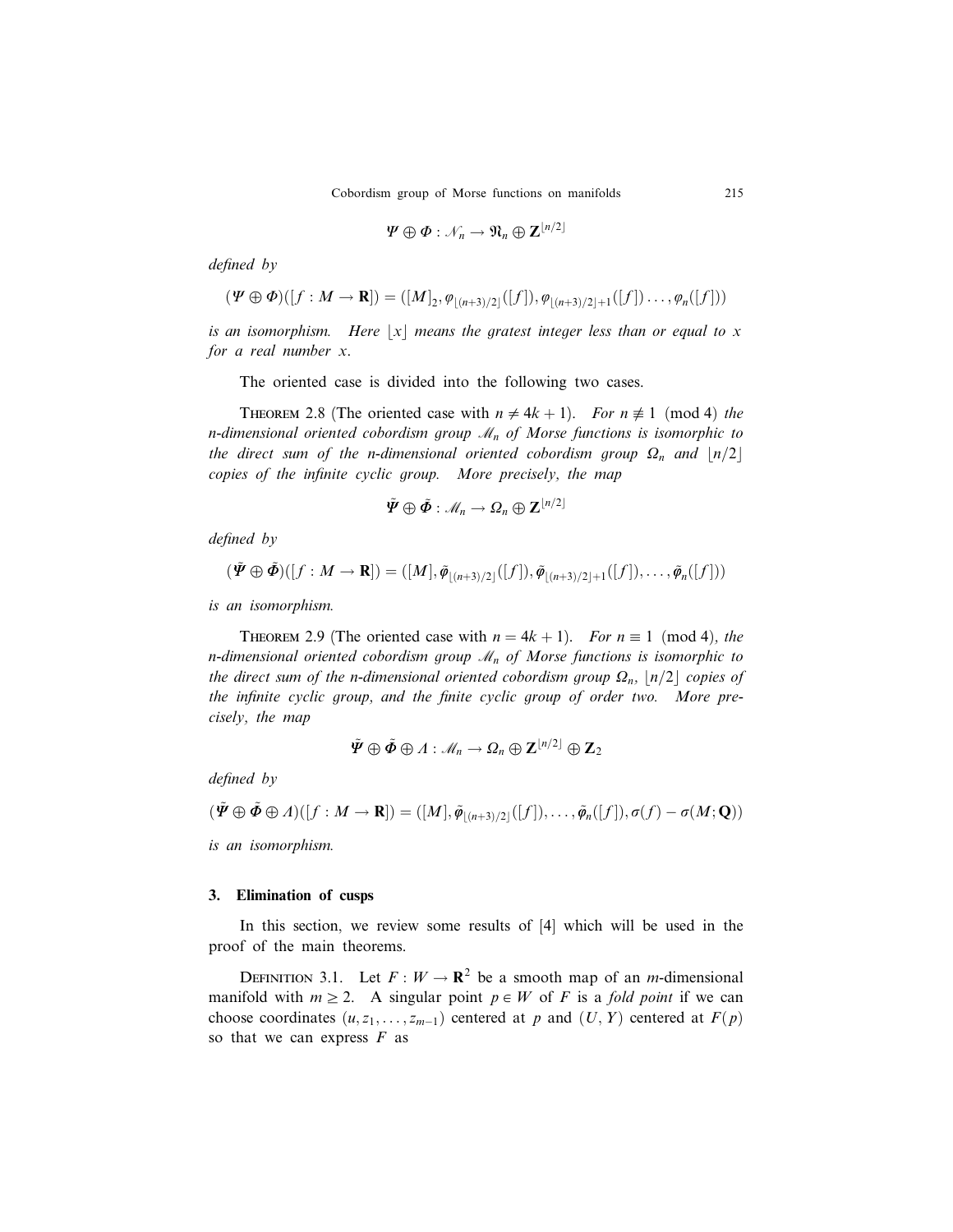(3.1) 
$$
\begin{cases} U = u, \\ Y = -\sum_{k=1}^{\lambda} z_k^2 + \sum_{k=\lambda+1}^{m-1} z_k^2 \end{cases}
$$

for some  $0 \le \lambda \le m - 1$  in a neighborhood of p. We set  $\tau(p) =$  $\max\{\lambda, m - 1 - \lambda\}$  and call it the *absolute index* of the fold point p.

We say that p is a cusp point if we can choose coordinates  $(u, x, y)$  $z_1, \ldots, z_{m-2}$ ) centered at p and  $(U, Y)$  centered at  $F(p)$  so that we can express  $F$  as

(3.2) 
$$
\begin{cases} U = u, \\ Y = ux + x^3 - \sum_{k=1}^{\lambda} z_k^2 + \sum_{k=\lambda+1}^{m-2} z_k^2 \end{cases}
$$

for some  $0 \le \lambda \le m - 2$  in a neighborhood of p. We set  $\tau(p) =$  $\max\{\lambda, m - 2 - \lambda\}$  and call it the *absolute index* of the cusp point p. Note that  $\tau(p)$  is well-defined.

It is well-known that any smooth map of an m-dimensional manifold W ( $m \ge 2$ ) into  $\mathbb{R}^2$  can be approximated arbitrarily well by a  $C^{\infty}$ -map  $F: W \to \mathbb{R}^2$  which has the following properties (1), (2), (3), (4) and (5) (see, for example, [4]).

- (1) The rank of the differential of  $F$  is never zero.
- (2) If  $S_1(F)$  denotes the set of points in the domain of F at which the differential of F has rank one, then  $S_1(F)$  consists of smooth nonintersecting curves.
- (3) Let  $S_1^2(F) \subset S_1(F)$  be the set of points where  $F|_{S_1(F)}$  has zero differential. Then  $S_1^2(F)$  is a discrete set.
- (4) If  $p \in S_1(F) S_1^2(F)$ , then p is a fold point.
- (5) If  $p \in S_1^2(F)$ , then p is a cusp point.

We say that a smooth map of an *m*-dimensional manifold into  $\mathbb{R}^2$  is *generic* if it has properties (1) through (5) above. If W is compact and  $F: W \to \mathbf{R}^2$  is generic, then  $S_1(F)$  is a compact 1-dimensional regular submanifold of  $W$  and the number of cusps is finite.

In a neighborhood of a cusp point, the absolute index varies as follows. First of all we note that the absolute index is constant on every component of  $S_1(F) - S_1^2(F)$ . For a cusp point p of absolute index i, the absolute indices of the nearby fold points are as follows. If  $i > (m-2)/2$  then they are as depicted in Fig. 1, and if  $i = (m-2)/2$  then they are as depicted in Fig. 2.

Let  $F: W \to \mathbb{R}^2$  be a generic map and G be the cokernel bundle of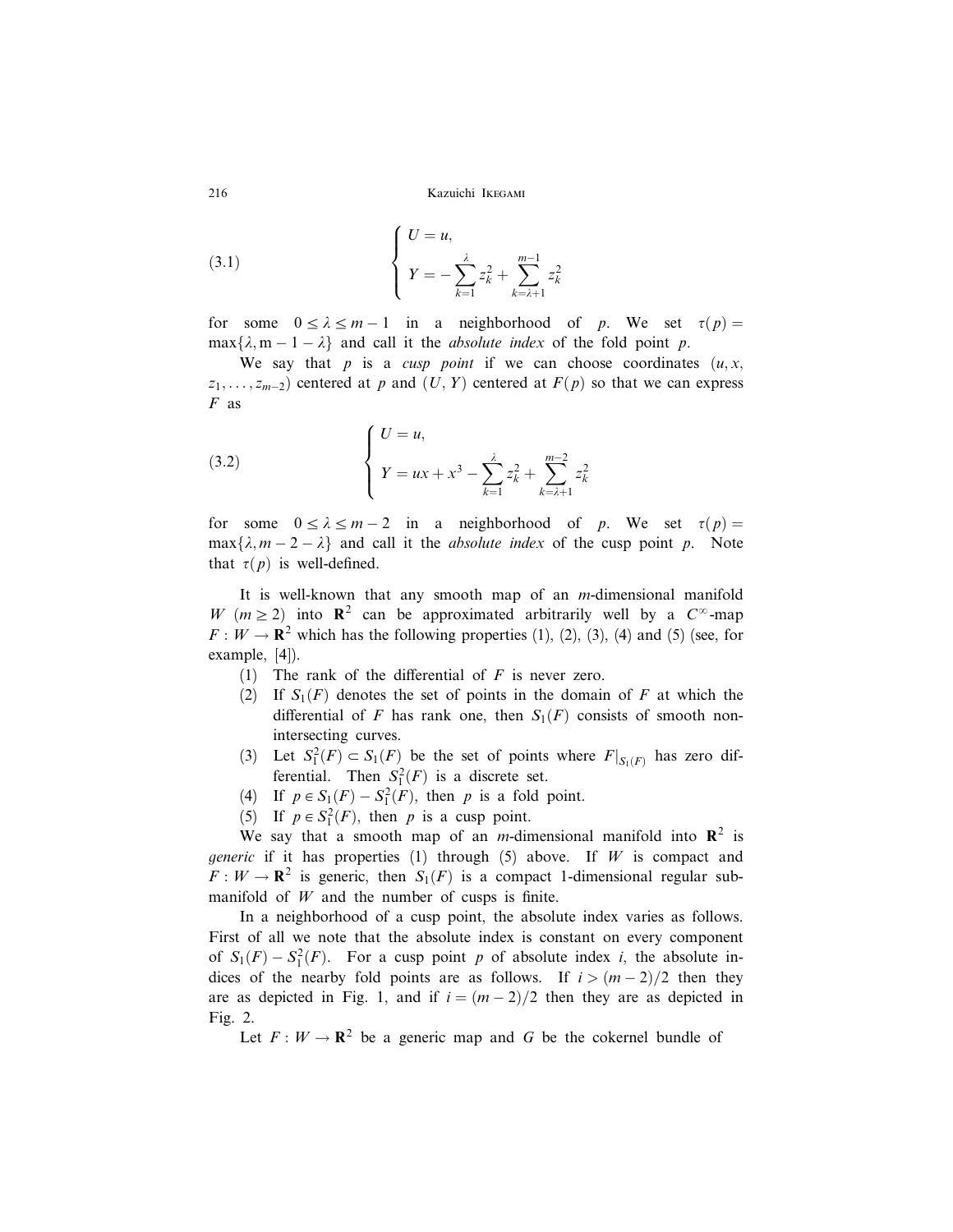$$
\begin{array}{c|c}\ni & i+1 \\
\hline\n\text{fold} & \text{cusp fold}\n\end{array}\n\quad \text{in } W
$$

Fig. 1

$$
\frac{m}{2} \frac{m}{2} - 1 \frac{m}{2}
$$
\nfold

\n2

\n1

\n2

\n1

\n2

\n3

\n3

\n4

\n5

\n5

\n6

\n6

\n7

\n8

\n8

\n9

\n10

\n10

\n10

\n11

\n12

\n13

\n14

\n15

\n16

\n17

\n18

\n19

\n10

\n10

\n11

\n14

\n15

\n16

\n16

\n17

\n18

\n19

\n19

\n10

\n10

\n10

\n11

\n14

\n15

\n16

\n17

\n18

\n19

\n10

\n10

\n11

\n14

\n15

\n16

\n16

\n17

\n18

\n19

\n19

\n10

\n10

\n11

\n14

\n15

\n16

\n16

\n17

\n18

\n19

\n19

\n10

\n10

\n10

\n10

\n10

\n10

\n10

\n10

\n10

\n10

\n10

\n10

\n10

\n10

\n10

\n10

\n10

\n10

\n10

\n10

\n10

\n10

Fig. 2



$$
dF:TW|_{S_1(F)} \to (F^*T\mathbf{R}^2)|_{S_1(F)}.
$$

For a point  $p \in S_1(F)$ , the index  $i(p, \gamma)$  of p is defined to be  $\tau(p)$  or  $m 1 - \tau(p)$  if p is a fold point and  $\tau(p)$  or  $m - 2 - \tau(p)$  if p is a cusp point depending on the given orientation  $\gamma$  of the fiber  $G_p$  over p (for details, see [4]). Intuitively, the orientation  $\gamma$  determines a positive direction of the Y-axis with respect to the coordinates giving the normal form as in  $(3.1)$  or  $(3.2)$ , and  $i(p, y)$  counts the number of minus signs appearing in the expression of Y.

Let  $F: W \to \mathbf{R}^2$  be a generic map, where W is an *m*-dimensional connected manifold with  $m \geq 3$ . Suppose that F has two cusp points  $p_1$  and  $p_2$ . If they satisfy certain conditions, then we can eliminate them by homotopy of F as follows (for details, see [4]). Let  $\lambda : [0,1] \to W$  be a smooth embedding such that  $\lambda(0) = p_1, \lambda(1) = p_2, \lambda([0,1]) \cap S_1(F) = \{p_1, p_2\}$ , that  $\lambda'(0)$  (or  $\lambda'(1)$ ) points upward (resp. downward) in the sense of [4, p. 284] and that  $F \circ \lambda$  is an immersion (see [4, (4.4)]). Note that such a joining curve  $\lambda$  always exists, since W is connected. Note also that  $(F \circ \lambda)^* T \mathbb{R}^2$  is orientable and we fix an orientation. Let  $\gamma_j$  be an orientation of  $G_{p_j}$ ,  $j = 1, 2$ , such that  $(F \circ \lambda)'(0) \wedge \gamma_1$ and  $-(F \circ \lambda)'(1) \wedge \gamma_2$  are consistent with the orientation of  $(F \circ \lambda)^* T \mathbb{R}^2$  as in Fig. 3. Let  $i(p_j, \gamma_j)$  be the index of the cusp point  $p_j$  with respect to  $\gamma_i$ ,  $j = 1, 2$ . Then we say that the pair of cusp points  $p_1$  and  $p_2$  is a matching pair if  $i(p_1, y_1) + i(p_2, y_2) = m - 2$ . In this case we can eliminate the cusp points  $p_1$  and  $p_2$  by a homotopy of F whose support is contained in a small neighborhood of  $\lambda([0,1])$ .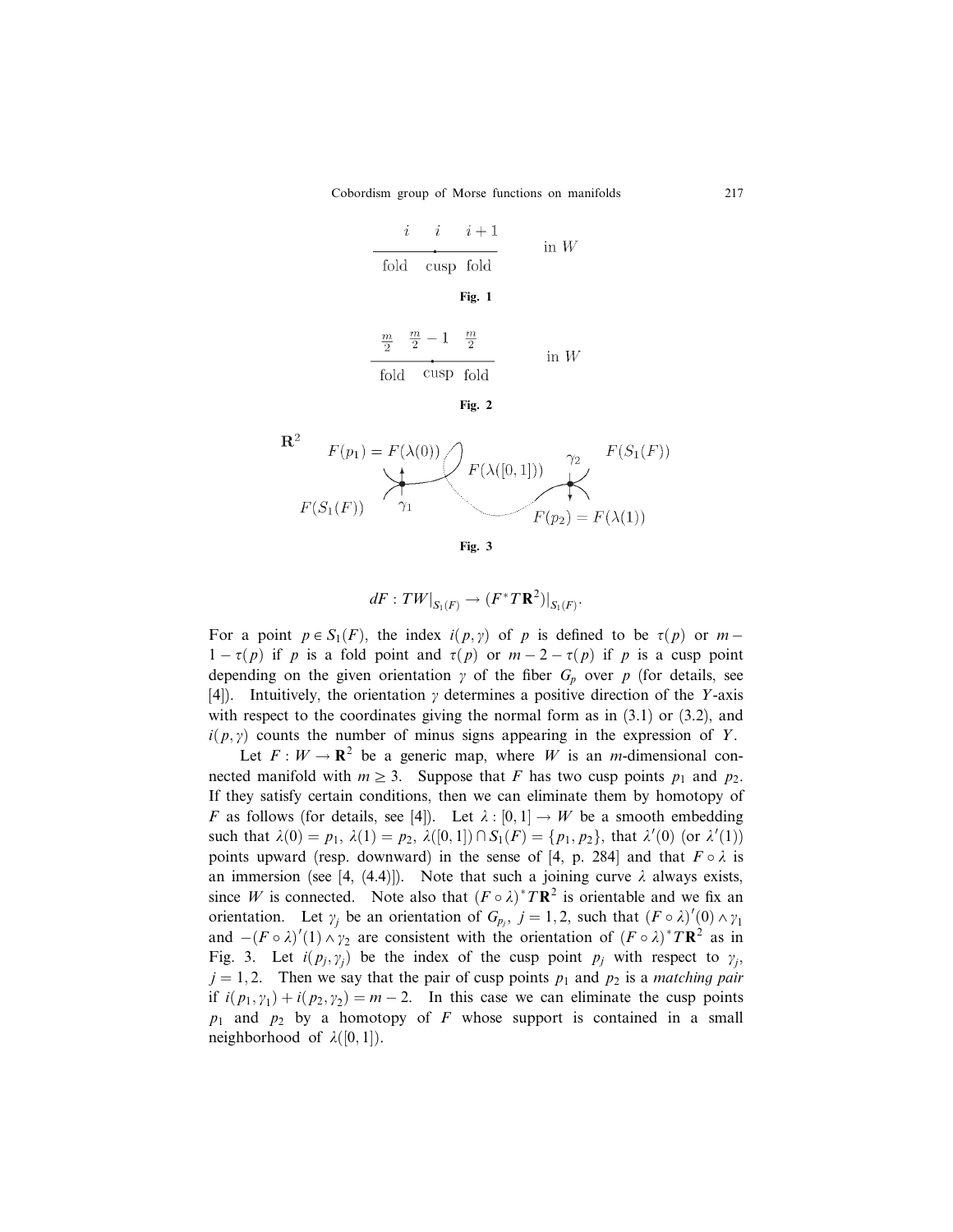Although Levine [4] assumes that the source manifolds are orientable, the method is applicable also for non-orientable source manifolds.

By [4] every generic map  $F : W \to \mathbf{R}^2$  of a closed connected *m*-dimensional manifold W with  $m \geq 3$  into  $\mathbb{R}^2$  is homotopic to a generic map without cusp points if the Euler characteristic  $\chi(W)$  is even, and to a generic map with exactly one cusp point if  $\chi(W)$  is odd.

When  $m = 2$ , we cannot always find a joining curve for a given pair of cusps. So, one cannot directly apply Levine's method, but can instead apply Kálmán's method for the elimination of a pair of cusps [3, Lemma 1.4].

#### 4. Proof of the main theorem (un-oriented case)

In this section we prove Theorem 2.7. Let  $M, N$  be *n*-dimensional unoriented closed manifolds,  $f : M \to \mathbf{R}$ ,  $g : N \to \mathbf{R}$  be Morse functions, and  $F: X \to \mathbf{R} \times [0,1]$  a cobordism between f and g. For a Morse function f,  $S(f)$  denotes the set of critical points of f.

For  $t \in [0, 1]$  put

$$
\begin{cases} M_t = F^{-1}(\mathbf{R} \times \{t\}), \\ f_t = F|_{M_t} : M_t \to \mathbf{R} \times \{t\}. \end{cases}
$$

Let  $\pi : \mathbf{R} \times [0,1] \to [0,1]$  be the projection to the second factor. Take a regular value  $t \in [0, 1]$  of  $\pi \circ F|_{S_1(F)} : S_1(F) \to [0, 1]$ . Then  $M_t$  is a smooth manifold of dimension *n* and  $f_t$  is a Morse function. Moreover, we have  $S(f_t) =$  $S_1(F) \cap M_t$ . For each point  $p \in S(f_t) = S_1(F) \cap M_t$ , let  $\tau(p)$  be the absolute index of the fold point p with respect to F, and let  $i(p)$  be the index of the critical point  $p$  with respect to the Morse function  $f_t$ . Then we have

$$
\tau(p) = \begin{cases} i(p) & (i(p) \ge \lfloor n/2 \rfloor), \\ n - i(p) & (i(p) < \lfloor n/2 \rfloor). \end{cases}
$$

Here, F is considered to be a restriction of a map of  $M \times (-\varepsilon, 0] \cup X \cup N \times$  $[1, 1 + \varepsilon]$  for some  $\varepsilon > 0$ .

LEMMA 4.1. If two Morse functions  $f$  and  $g$  are cobordant, then we have

$$
C_{\lambda}(f) - C_{n-\lambda}(f) = C_{\lambda}(g) - C_{n-\lambda}(g)
$$

for all  $\lambda$ .

PROOF. Let us consider

(4.1) 
$$
\pi \circ F|_{S_1(F)} : S_1(F) \to [0,1].
$$

By slightly perturbing  $F$  if necessary, we may assume that  $(4.1)$  is a Morse function whose critical values are all distinct.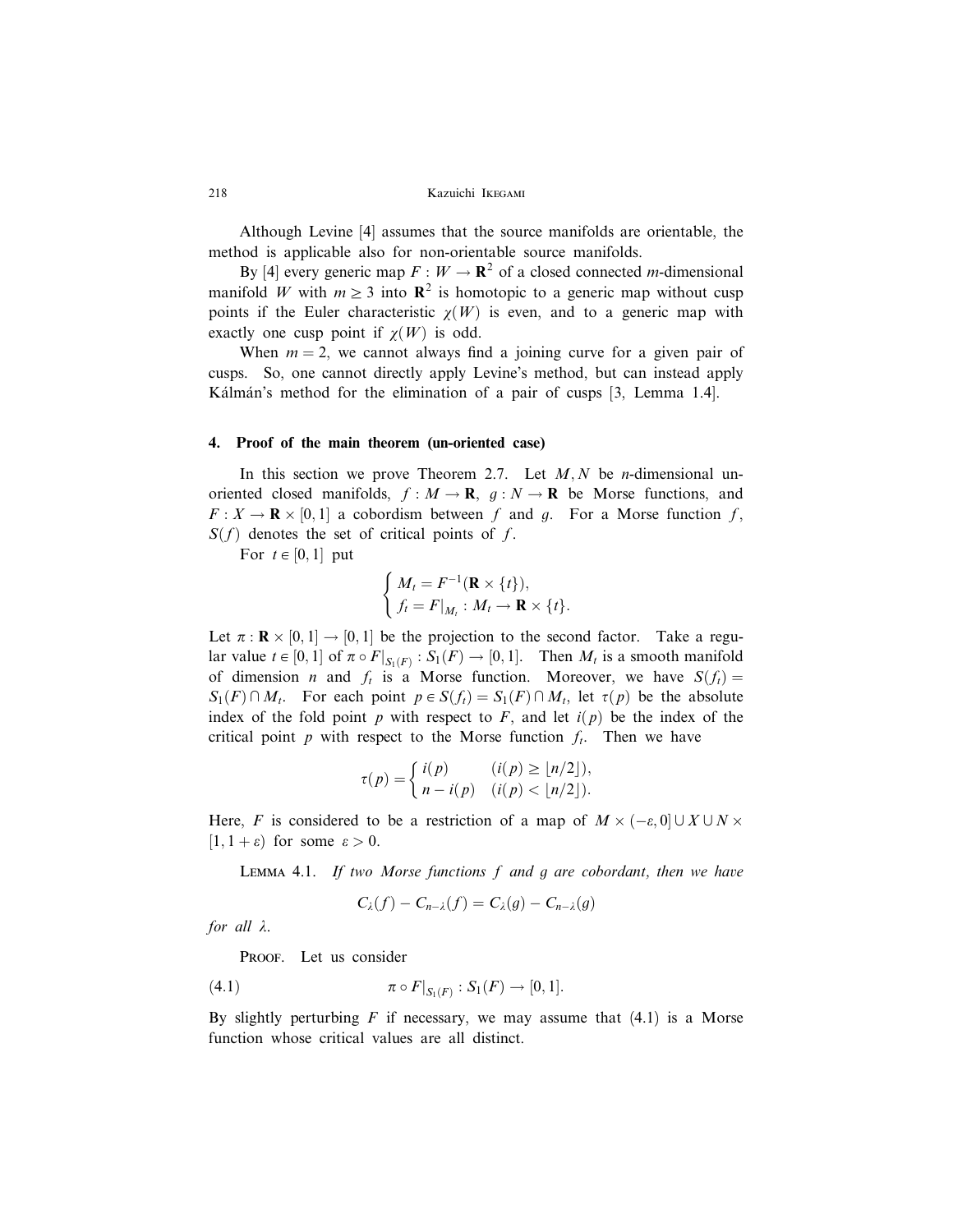Let us study the change of  $C_{\lambda}(f_t)$  when t varies from 0 to 1. We see easily that  $C_{\lambda}(f_t)$  does not change if t does not cross a critical value of (4.1). Let  $T$  be a critical value of  $(4.1)$  and we denote its corresponding critical point by  $p \in S_1(F)$ . For a sufficiently small  $\varepsilon > 0$ , set  $t_0 = T - \varepsilon$  and  $t_1 = T + \varepsilon$ . Let A be an arc neighborhood of p in  $S_1(F)$  so that  $F(A)$  is as depicted in Fig. 4;  $M_{t_0} \cap A$  (or  $M_{t_1} \cap A$ ) consists of two points, say  $p_1$  and  $p_2$ .

$$
F(p_1)
$$
\n
$$
F(p_2)
$$
\n
$$
F(p_3)
$$
\n
$$
F(p_4)
$$
\n
$$
F(p_5)
$$
\n
$$
F(p_1)
$$
\n
$$
F(p_2)
$$
\n
$$
t_1
$$
\n
$$
t_0
$$
\n
$$
F(p_1)
$$
\n
$$
F(p_2)
$$
\n
$$
t_1
$$
\n
$$
t_0
$$
\n
$$
T
$$
\n
$$
t_1
$$
\n
$$
F(p_2)
$$
\n
$$
t_1
$$
\n
$$
t_2
$$
\n
$$
t_1
$$

Let G be the cokernel bundle of

$$
dF: \left.TW\right|_{S_1(F)} \to F^*T(\mathbf{R} \times [0,1])|_{S_1(F)}.
$$

Then  $G|_A$  is a trivial line bundle and we fix an orientation. Since the normal direction of  $F(A)$  gives the opposite orientations at  $F(p_1)$  and  $F(p_2)$ , compared with the natural orientation of  $\mathbf{R} \times \{t_0\}$  (or  $\mathbf{R} \times \{t_1\}$ ), we see that  $i(p_1) + i(p_2) = n$ , since  $\tau(p_1) = \tau(p_2)$ . Hence, for  $\tau = i(p_1)$ , we have

$$
C_{\tau}(f_{t_0})-C_{n-\tau}(f_{t_0})=C_{\tau}(f_{t_1})-C_{n-\tau}(f_{t_1}),
$$

since one of the following sets of equations holds:

$$
\begin{cases} C_{\tau}(f_{t_0}) - C_{\tau}(f_{t_1}) = +1, \\ C_{n-\tau}(f_{t_0}) - C_{n-\tau}(f_{t_1}) = +1 \end{cases}
$$

or

$$
\begin{cases} C_{\tau}(f_{t_0}) - C_{\tau}(f_{t_1}) = -1, \\ C_{n-\tau}(f_{t_0}) - C_{n-\tau}(f_{t_1}) = -1. \end{cases}
$$

For  $\lambda \neq \tau, n - \tau$ , we see easily that  $C_{\lambda}(f_{t_0}) = C_{\lambda}(f_{t_1})$  and hence we have

$$
C_{\lambda}(f_{t_0})-C_{n-\lambda}(f_{t_0})=C_{\lambda}(f_{t_1})-C_{n-\lambda}(f_{t_1})
$$

for all  $\lambda$ . Therefore, we have the required conclusion.

Now we can use the notation  $\varphi_{\lambda}([f])$  for  $C_{\lambda}(f) - C_{n-\lambda}(f)$  as in Definition 2.2.

PROOF OF THEOREM 2.7. We have only to show that the homomorphism  $\Psi \oplus \Phi$  is bijective.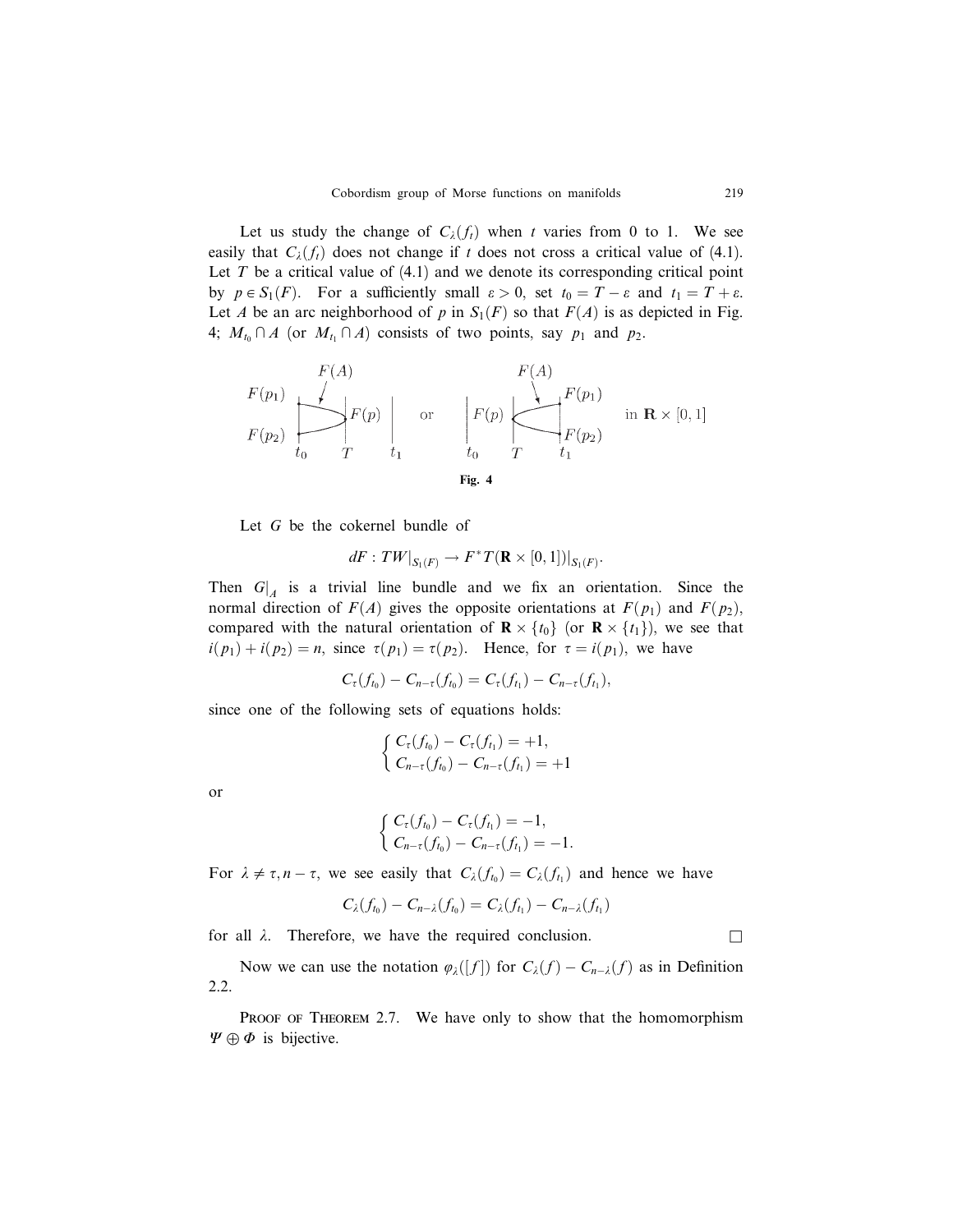Let us first show that it is surjective. We will show that for arbitrary

 $([M]_2, a_{\lfloor (n+3)/2 \rfloor}, a_{\lfloor (n+3)/2 \rfloor+1}, \ldots, a_n) \in \mathfrak{N}_n \oplus \mathbf{Z}^{\lfloor n/2 \rfloor},$ 

there exists a Morse function  $f : M \to \mathbf{R}$  such that

$$
(\Psi \oplus \Phi)([f]) = ([M]_2, a_{\lfloor (n+3)/2 \rfloor}, a_{\lfloor (n+3)/2 \rfloor + 1}, \ldots, a_n).
$$

We may assume that there is a Morse function  $q_0 : M \to \mathbf{R}$  with

$$
(\Psi \oplus \Phi)([g_0]) = ([M]_2, b_{\lfloor (n+3)/2 \rfloor}, b_{\lfloor (n+3)/2 \rfloor + 1}, \ldots, b_n).
$$

Recall that  $b_{\lambda} = \varphi_{\lambda}([g_0]) = C_{\lambda}(g_0) - C_{n-\lambda}(g_0)$  and a pair of critical points of indices  $\lambda + 1$  and  $\lambda$  can be created for  $0 \le \lambda \le n - 1$ . First we increase the number of critical points of indices  $n, n - 1$  if  $a_n > b_n$  or 0, 1 if  $a_n < b_n$  so that we have  $C_n(g_1) - C_0(g_1) = a_n$ , where  $g_1$  is the new Morse function. Similarly by increasing the number of critical points of indices  $n-1, n-2$  or 1,2, we get a Morse function  $g_2$  such that  $C_{n-1}(g_2) - C_1(g_2) = a_{n-1}$ . Repeating this procedure, we can change  $b_{\lambda}$  to  $a_{\lambda}$  inductively for  $n \geq \lambda \geq \lfloor (n+3)/2 \rfloor$ . Then the resulting Morse function  $f$  satisfies the required property.

Now let us consider the injectivity. Since the injectivity is equivalent to  $\text{Ker}(\Psi \oplus \Phi) = 0$ , we assume that  $[f : M \to \mathbf{R}] \in \text{Ker}(\Psi \oplus \Phi)$  and show that  $[f : M \to \mathbf{R}] = 0$  in  $\mathcal{N}_n$ . By the definition of  $\Psi$ , we have  $[M]_2 = 0 \in \mathfrak{N}_n$ .

LEMMA 4.2. We have  $\varphi_{\lambda}([f]) = 0$ , that is,  $C_{\lambda}(f) = C_{n-\lambda}(f)$  for all  $0 \leq \lambda \leq n$ .

PROOF. When *n* is even, we put  $n = 2k$ . By assumption, we have  $\varphi_{k+1}([f]) = \varphi_{k+2}([f]) = \cdots = \varphi_{2k}([f]) = 0$ . Since  $\varphi_{\lambda}([f]) = 0$  is equivalent to  $\varphi_{2k-2}([f]) = 0$  for each  $\lambda$ , we have  $\varphi_{k-1}([f]) = \varphi_{k-2}([f]) = \cdots = \varphi_0([f]) = 0$  as well. Furthermore, we clearly have  $\varphi_k([f]) = C_k([f]) - C_k([f]) = 0$ .

When *n* is odd, we put  $n = 2k + 1$ . Similarly to the above we have  $\varphi_{\lambda}([f]) = 0$  for  $\lambda \neq k, k + 1$  and  $\varphi_{k}([f]) = -\varphi_{k+1}([f])$ . Since the Euler characteristic  $\chi(M)$  of M satisfies

$$
\chi(M)=\sum_{\lambda=0}^k(-1)^{\lambda}\varphi_{\lambda}([f])=0,
$$

we have  $\varphi_k([f]) = 0$ . Therefore we have the desired conclusion.

Since M is null-cobordant, there exists a compact  $(n + 1)$ -dimensional manifold W with  $\partial W = M$ . Then there exists a smooth map  $F : W \rightarrow$  $\mathbf{R} \times [0, 1]$  which satisfies the following properties.

(1)  $F$  is a generic map, i.e.  $F$  has only fold points and cusp points as its singularities.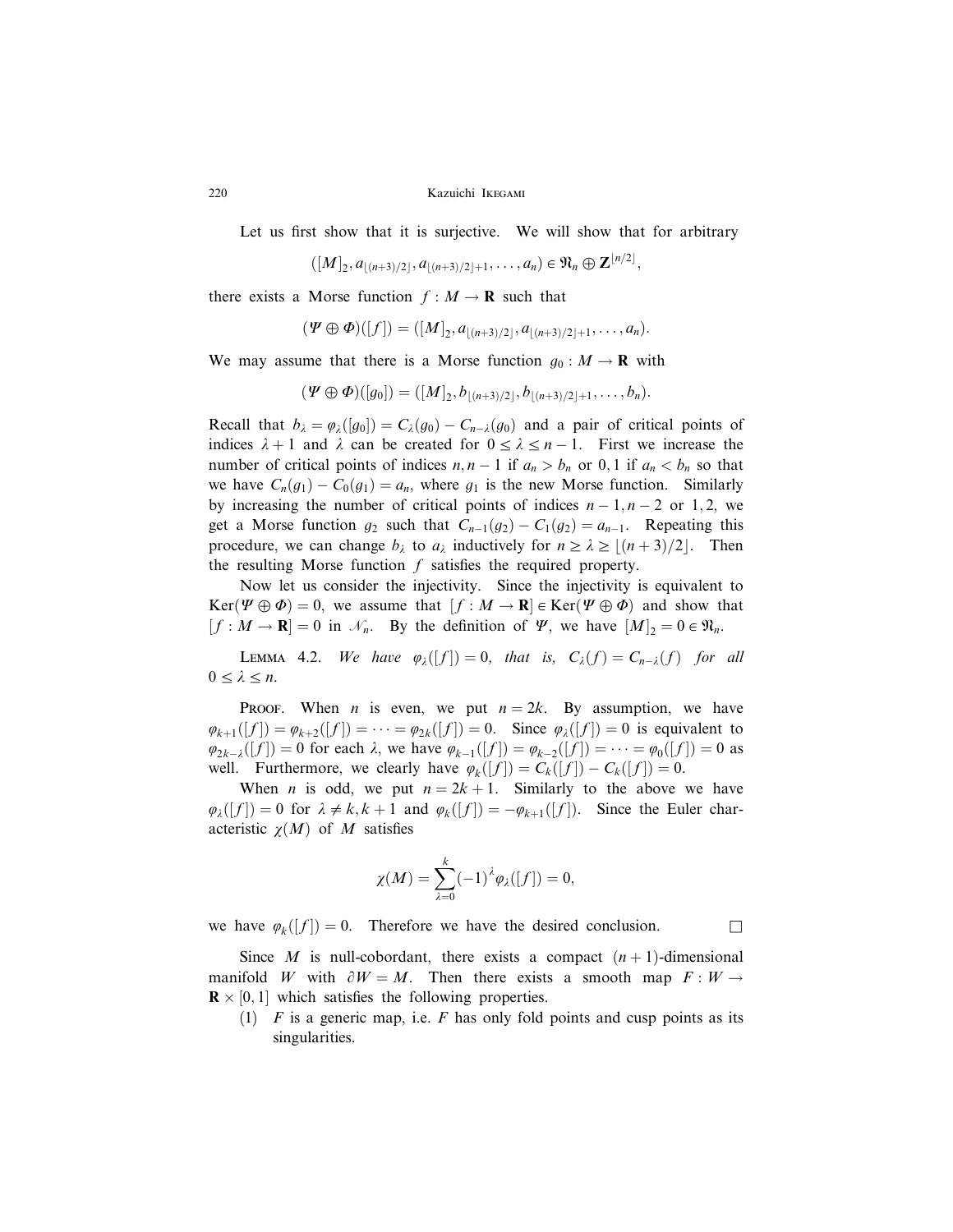- (2)  $F|_{M\times[0,\varepsilon)}=f\times\mathrm{id}_{[0,\varepsilon)}$  for some sufficiently small  $\varepsilon>0$ , where  $M \times [0, \varepsilon)$  is a collar neighborhood of M in W.
- (3) For any cusp point  $p \in S_1^2(F)$ , we have  $F^{-1}(F(p)) \cap S_1(F) = \{p\}.$
- (4)  $F|_{(S_1(F) S_1^2(F))}$  is an immersion with normal crossings.
- (5)  $S_1(F)$  is a compact 1-dimensional manifold which is properly embedded in W.

Such a map F exists, since  $\mathbb{R} \times [0,1]$  is contractible and any smooth map satisfying  $(2)$  can be approximated by a generic map satisfying items  $(1)$ ,  $(3)$ ,  $(4)$ and (5).

If  $F$  has no cusps, then the proof is finished. When  $F$  has cusps, let us remove the cusps of F. By composing a diffeomorphism of  $\mathbf{R} \times [0,1]$  if necessary, we may assume that the  $F$ -images of all the cusps lie on the line  $\mathbf{R} \times \{1/2 + \delta\}$  for some small  $\delta > 0$  and that the F-images of their neighborhoods in  $S_1(F)$  are arranged as depicted in Fig. 5. Furthermore, we may also assume that the map  $\pi \circ F : W \to [0, 1]$  has no singular values on  $[1/2, 1/2 + \delta]$ .



Set  $N = F^{-1}(\mathbf{R} \times \{1/2\})$  and  $g = F|_N : N \to \mathbf{R} \times \{1/2\}$ . Note that N is a smooth closed *n*-dimensional manifold and that  $g$  is a Morse function. Since there is no cusps of F on  $F^{-1}(\mathbf{R} \times [0, 1/2])$ , we see that f and g are fold cobordant as Morse functions. Therefore, we have only to show that  $[g: N \to \mathbf{R}]$  is the neutral element in  $\mathcal{N}_n$ .

Set  $V = F^{-1}(\mathbf{R} \times [1/2, 1])$ , which is a compact  $(n + 1)$ -dimensional manifold such that  $\partial V = N$ . If V is not connected, then we take two points  $p_1$  and  $p_2$  from distinct components of V such that they are definite fold points of  $F|_{\text{Int }V}$ . (Such points  $p_1$  and  $p_2$  always exist.) We remove small open disk neighborhoods of  $p_1$  and  $p_2$  from V and attach  $S^n \times [-1,1]$  along the sphere boundaries. Then we can construct a generic map from the resulting manifold into  $\mathbf{R} \times [1/2, 1]$  appropriately by modifying  $F|_V$  (see Fig. 6).

Since the number of connected components of the resulting manifold is smaller than that of  $V$  by one, we may assume that  $V$  is connected by repeating this procedure.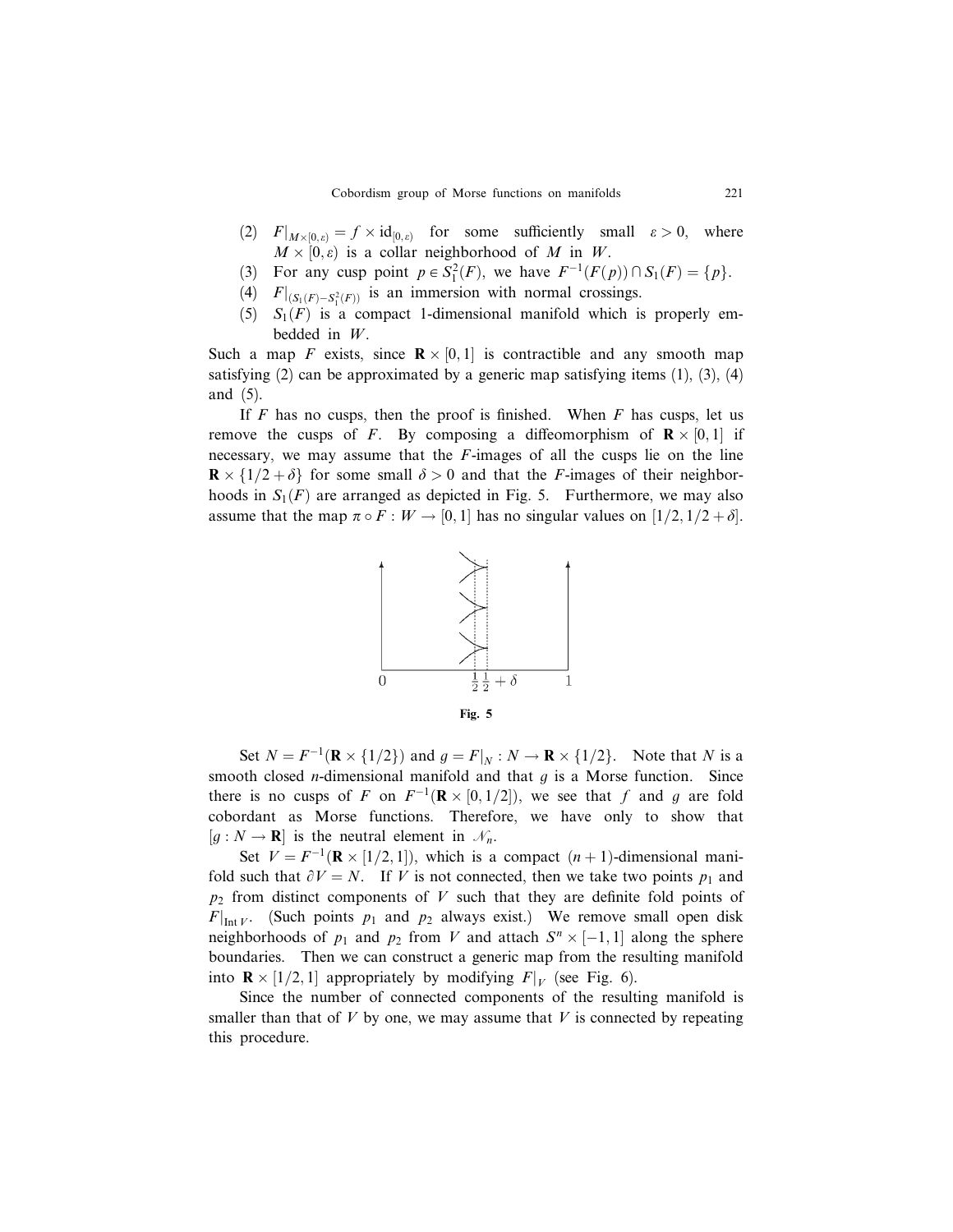



Note that there are two kinds of components of  $S_1(F|_V)$ , i.e., arcs and circles. The end points of the arc components lie on  $N$  and they form the set of critical points of  $g$ . Furthermore by the special construction above of  $V$ each arc component has at most one cusp point. Take an arc component of  $S_1(F|_V)$  without cusp points. Then the indices of its end points as critical points of g are of the form  $(\lambda, n - \lambda)$  for some  $0 \le \lambda \le n$  by the property of a regular plane arc, as is explained around Fig. 4.

**LEMMA 4.3.** Take an arc component of  $S_1(F|_V)$  which contains a cusp point as in Fig. 5. Then the indices of its end points as critical points of g are of the form  $(\lambda + 1, \lambda)$  for some  $0 \leq \lambda \leq n - 1$ , where the value of the critical point of index  $\lambda + 1$  is greater than that of index  $\lambda$ .

PROOF. Let us consider the normal form of a cusp point as follows:

$$
\begin{cases}\nU = u, \\
Y = ux + x^3 - \sum_{k=1}^{\lambda} z_k^2 + \sum_{k=\lambda+1}^{n-1} z_k^2.\n\end{cases}
$$

Then we have  $S_1(F) = \{u = -3x^2, z_1 = 0, z_2 = 0, \ldots, z_{n-1} = 0\}$  and  $F(S_1(F)) =$  ${(-3x^2, -2x^3)}$ . For the proof of the lemma, we may assume that  $\mathbf{R} \times \{1/2\}$ corresponds to  $U = -3\varepsilon^2$  for some small  $\varepsilon > 0$  and that g corresponds to Y. Then the corresponding critical points are  $p_{\pm} = (-3\varepsilon^2, \pm \varepsilon, 0, \dots, 0)$  and the Hessians are given by the diagonal matrices whose diagonal entries are

$$
(\pm 6\varepsilon, \underbrace{-2,\ldots,-2}_{\lambda}, \underbrace{2,\ldots,2}_{n-\lambda-1}).
$$

Therefore, the index of  $p_+$  (or  $p_-$ ) with respect to the Morse function g is equal to  $\lambda$  (resp.  $\lambda + 1$ ). Finally we have  $g(p_{-}) > g(p_{+})$  and the conclusion follows.

 $\Box$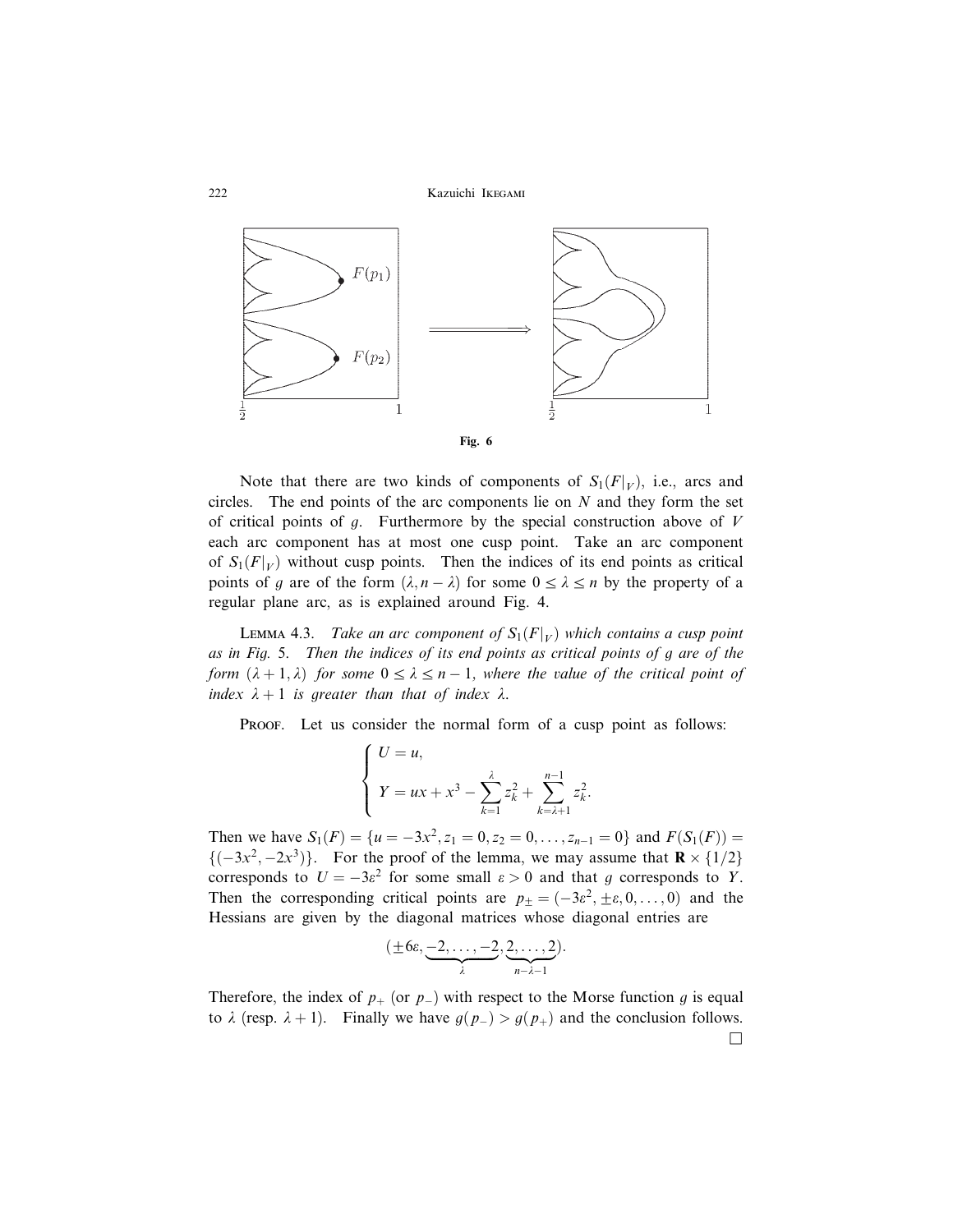By Lemma 4.2 we have

$$
C_{\lambda}(f)=C_{n-\lambda}(f)
$$

for all  $0 \le \lambda \le n$ . Since the Morse functions f and g are cobordant we have

$$
C_{\lambda}(g)=C_{n-\lambda}(g)
$$

for all  $0 \le \lambda \le n$  by Lemma 4.1. Let  $C'_{\lambda}$  be the number of critical points of g of index  $\lambda$  which are end points of arc components of  $S_1(F|_V)$  containing cusps. Then, we see that  $C'_{\lambda} = C'_{n-\lambda}$  for all  $0 \le \lambda \le n$ , since  $C''_{\lambda} = C''_{n-\lambda}$  for the number  $C''_{\lambda}$  of critical points of g of index  $\lambda$  which are end points of arc components of  $S_1(F|_V)$  without cusps. Let  $\mu$  be the greatest integer  $\lambda$  with  $C'_{\lambda} \neq 0$ . Then we have  $C'_{\mu} = C'_{n-\mu} \neq 0$  and  $C'_{\lambda} = 0$  for all  $\lambda > \mu$  and for all  $\lambda < n - \mu$ . Note also that  $\tau(p) \leq \mu - 1$  for each cusp point p of  $F|_{V}$ .

(A) When  $n$  is even.

Suppose that  $\mu - 1 > n - \mu$ . We take two distinct arc components of  $S_1(F|_V)$  which contain cusps and have end points of critical points with indices  $\mu$  and  $n - \mu$  respectively. Let  $p_1$  and  $p_2$  be the corresponding cusp points as in Fig. 7, where  $\mu, \mu - 1, n - \mu + 1$  and  $n - \mu$  indicate the indices of the corresponding critical points of g.



If we take the orientation  $\gamma_i$  of the fiber  $G_{p_i}$  over  $p_i$   $(i = 1, 2)$  parallel to the orientation of  $\mathbb{R} \times \{1/2\}$  as in Fig. 7, then we see that the indices of the cusp points  $p_1$  and  $p_2$  are given by  $i(p_1, y_1) = \mu - 1$  and  $i(p_2, y_2) = n - \mu$ respectively. Let  $\lambda : [0,1] \to \text{Int } V$  be a joining curve connecting  $p_1$  and  $p_2$ . Then  $(F|_V \circ \lambda)'(0) \wedge \gamma_1$  and  $-(F|_V \circ \lambda)'(1) \wedge \gamma_2$  are consistent with an orientation of  $(F|_{V} \circ \lambda)^* T(\mathbf{R} \times [0,1])$ , as is depicted in Fig. 7. Therefore, the pair of cusp points  $p_1$  and  $p_2$  is a matching pair in the sense of Levine [4], since we have  $i(p_1, y_1) + i(p_2, y_2) = (n + 1) - 2$ . Thus, we can eliminate the pair of two cusps by a homotopy of  $F|_V$  by using Levine's method, since  $n + 1 \ge 3$ .

Repeating this procedure, we can eliminate all the cusp points  $p$  with  $\tau(p) = \mu - 1$  if  $\mu - 1 > n - \mu$ . Since the absolute index of a cusp point is in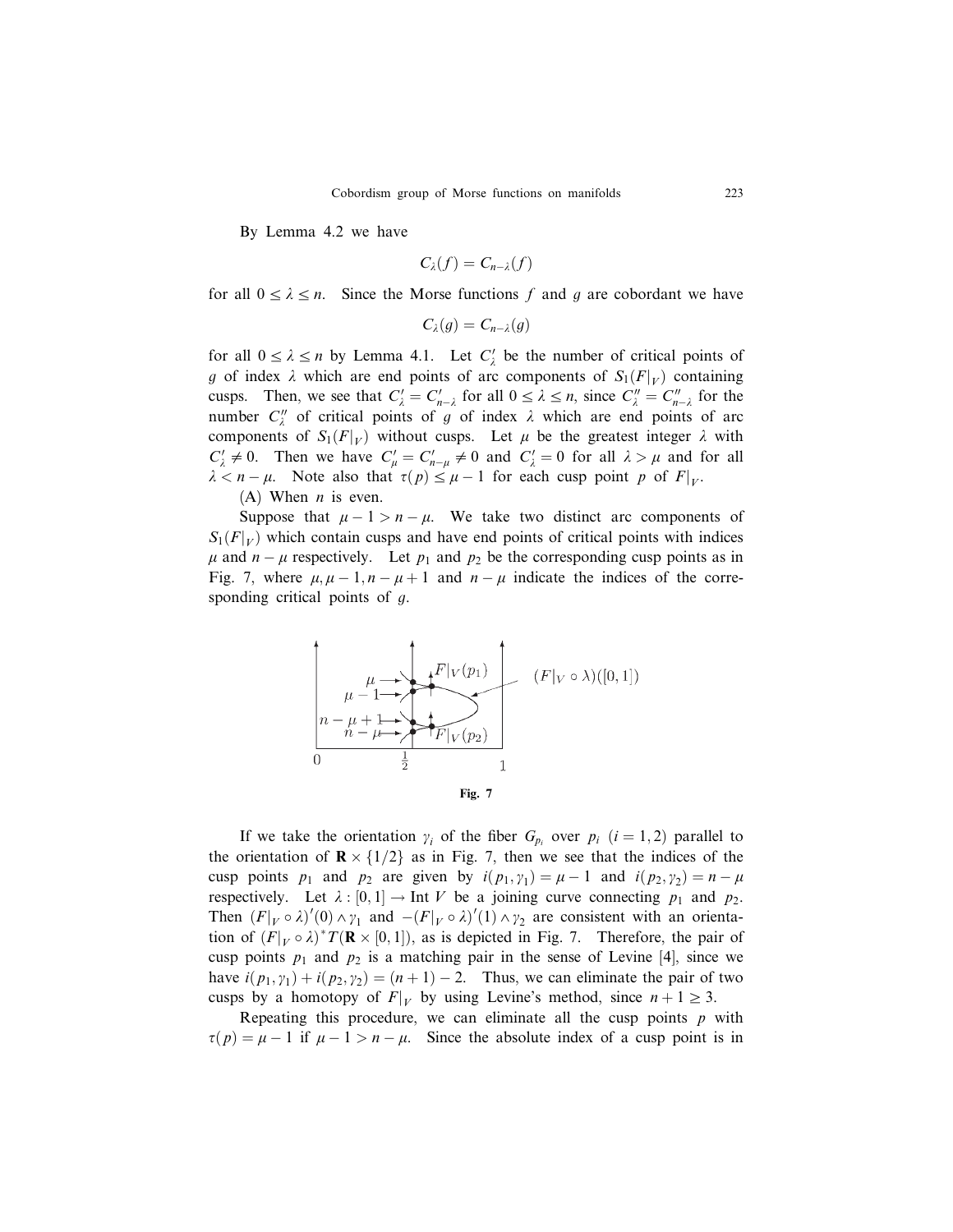${n/2, n/2+1, ..., n-1}$ , we see that we can eliminate all the cusp points in this case.

(B) When  $n$  is odd.

Repeating the procedure in (A) we finally reach the case where  $\mu - 1 =$  $n - \mu$ . Now the absolute indices of the two end points of the relevant arc component are both equal to  $\mu = (n + 1)/2$ , and hence the absolute index of the relevant cusp point is equal to  $(n-1)/2$ . So, any joining curve connecting two cusp points gives a matching pair at least when  $n \geq 3$ . Therefore if the number of cusp points of absolute index  $(n-1)/2$  of  $F|_V$  is even, then we can eliminate all such cusp points by a homotopy of  $F|_V$  by using Levine's method [4] when  $n \geq 3$  and Ka`lma`n's method [3, Lemma 1.4] when  $n = 1$ . If the number of such cusp points is odd, then we modify  $F|_V$  as follows.

Since *n* is odd, we can take a closed non-orientable  $(n + 1)$ -dimensional manifold Y with odd Euler characteristic. (For example  $Y = \mathbb{R}P^{n+1}$ .) Then there exists a generic map  $F_1: Y \to \mathbf{R} \times (1/2, 1)$  which has a unique cusp point by [4]. This cusp point has absolute index  $(n-1)/2$ . Now we apply the argument that we used in order to make V connected: we combine  $F|_V$  and  $F_1$ to get a new generic map of the connected sum  $V \# Y$  into  $\mathbf{R} \times [1/2, 1]$ . Then, the number of cusp points of absolute index  $(n-1)/2$  of the resulting map is even and hence we can eliminate them by pairs by homotopy.

Therefore, we have removed all the cusps in both cases  $(A)$  and  $(B)$ . This completes the proof of the injectivity of  $\Psi \oplus \Phi$ , and hence the proof of Theorem 2.7.  $\Box$ 

# 5. Proof of the main theorem (oriented case)

In this section, we prove Theorems 2.8 and 2.9.

**PROOF OF THEOREM 2.8.** We can prove that  $\tilde{\Psi} \oplus \tilde{\Phi}$  is well-defined and surjective as in the un-oriented case.

The injectivity can also be proved as in the un-oriented case when  $n$  is even. So, we will prove that  $\tilde{\Psi} \oplus \tilde{\Phi}$  is injective when  $n = 4k - 1$ .

Let  $[f : M \to \mathbb{R}]$  be an arbitrary element in Ker $(\tilde{\Psi} \oplus \tilde{\Phi})$ . Since the  $(4k - 1)$ -dimensional manifold M is oriented null-cobordant, there exists a compact oriented 4k-dimensional manifold W with  $\partial W = M$ . Then we construct a generic map  $F: W \to \mathbf{R} \times [0,1]$  of a special kind as in the unoriented case and set  $N = F^{-1}(\mathbf{R} \times \{1/2\})$ ,  $g = F|_N : N \to \mathbf{R} \times \{1/2\}$  and  $V =$  $F^{-1}(\mathbf{R} \times [1/2, 1])$ . We may assume that V is connected.

If the number of cusps of the generic map  $F|_V : V \to \mathbf{R} \times [1/2, 1]$  is odd, then we use a generic map of  $Y = \mathbb{C}P^{2k}$  into  $\mathbb{R} \times (1/2, 1)$  in order to modify  $F|_V$ . Note that  $\mathbb{C}P^{2k}$  is an oriented closed manifold of dimension  $4k = n + 1$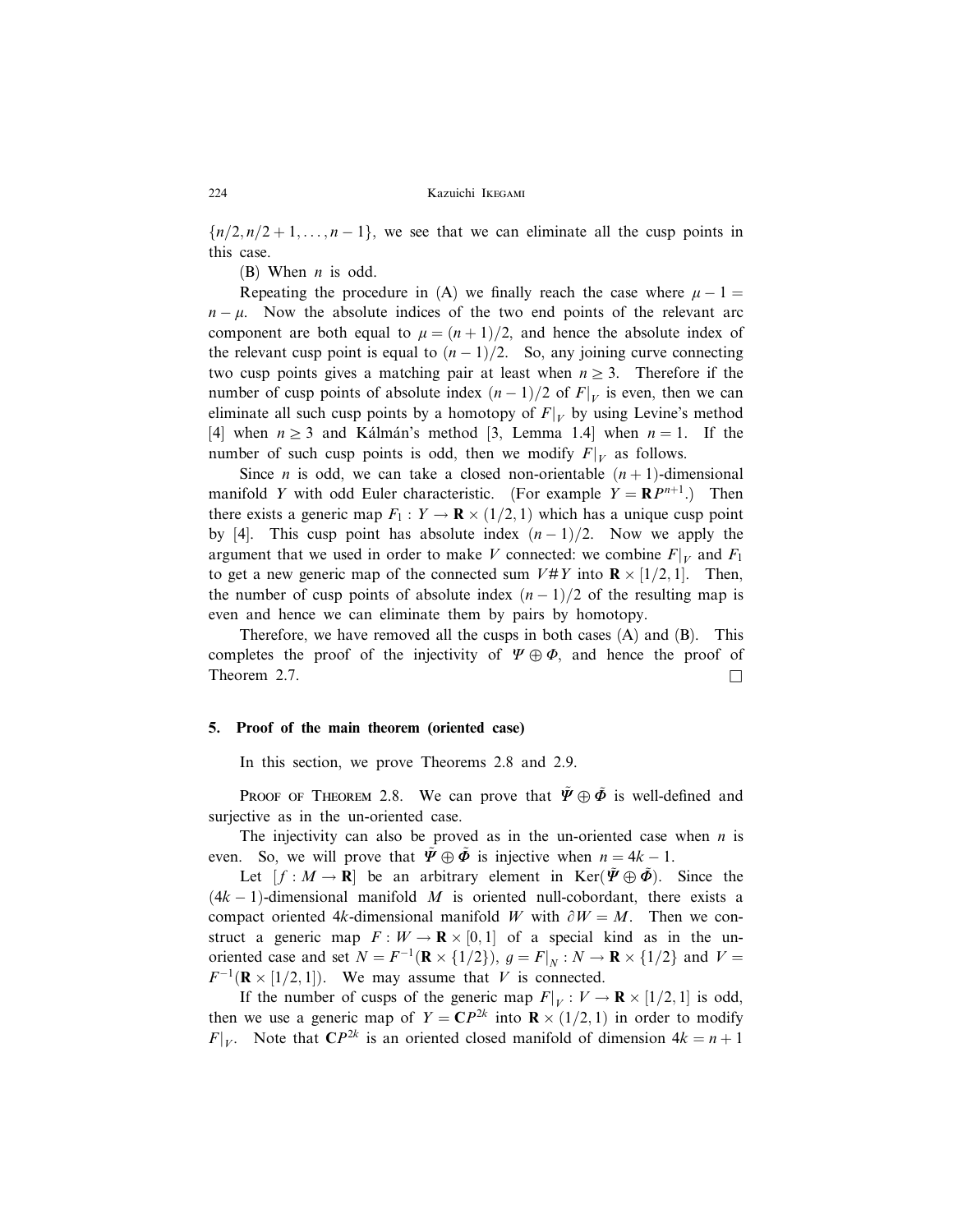and that the Euler characteristic  $\chi(CP^{2k})$  is odd. Thus, as in the un-oriented case, we may assume that the number of cusps is even. Then we can remove all the cusp points by homotopy by using the theory of matching pairs. This completes the proof.  $\Box$ 

In order to prove Theorem 2.9, we need the following.

LEMMA 5.1. Let W be a compact oriented  $(4k + 2)$ -dimensional manifold with  $\partial W = M$ . Then we have

$$
\sigma(M; \mathbf{Q}) \equiv \chi(W) \pmod{2},
$$

where  $\chi(W)$  denotes the Euler characteristic of W.

PROOF. We consider the exact sequence of homology with  $Q$ -coefficients of the pair  $(W, M)$ :

$$
0 = H_{4k+2}(M) \to H_{4k+2}(W) \to H_{4k+2}(W, M)
$$
  
\n
$$
\to H_{4k+1}(M) \to H_{4k+1}(W) \to H_{4k+1}(W, M)
$$
  
\n
$$
\vdots \qquad \vdots \qquad \vdots
$$
  
\n
$$
\to H_{2k+2}(M) \to H_{2k+2}(W) \to H_{2k+2}(W, M)
$$
  
\n
$$
\to H_{2k+1}(M) \to H_{2k+1}(W) \stackrel{j}{\to} H_{2k+1}(W, M).
$$

By Poincaré-Lefschetz duality and the universal coefficient theorem, we have

$$
H_{(4k+2)-q}(W,M) \cong H^q(W) \cong \text{Hom}(H_q(W),\mathbf{Q})
$$

for every q. Furthermore, we have  $\text{Hom}(H_q(W), \mathbf{Q}) \cong H_q(W)$  and hence

$$
b_{(4k+2)-q}(W,M) = b_q(W),
$$

where  $b_i$  denotes the dimension of the *i*-th homology. By Poincaré duality we also have  $b_{(4k+1)-q}(M) = b_q(M)$ .

Then by the above exact sequence, we have

$$
(b_0(M) + b_1(M) + \dots + b_{2k}(M)) + (b_0(W) + b_1(W) + \dots + b_{2k}(W) + \text{rank } j)
$$
  
\n
$$
\equiv b_{4k+2}(W) + b_{4k+1}(W) + \dots + b_{2k+1}(W) \pmod{2}.
$$

Therefore we have

$$
\sigma(M; \mathbf{Q}) - \chi(W) \equiv \text{rank } j \pmod{2}.
$$

Hence, we have only to show that rank  $j$  is even.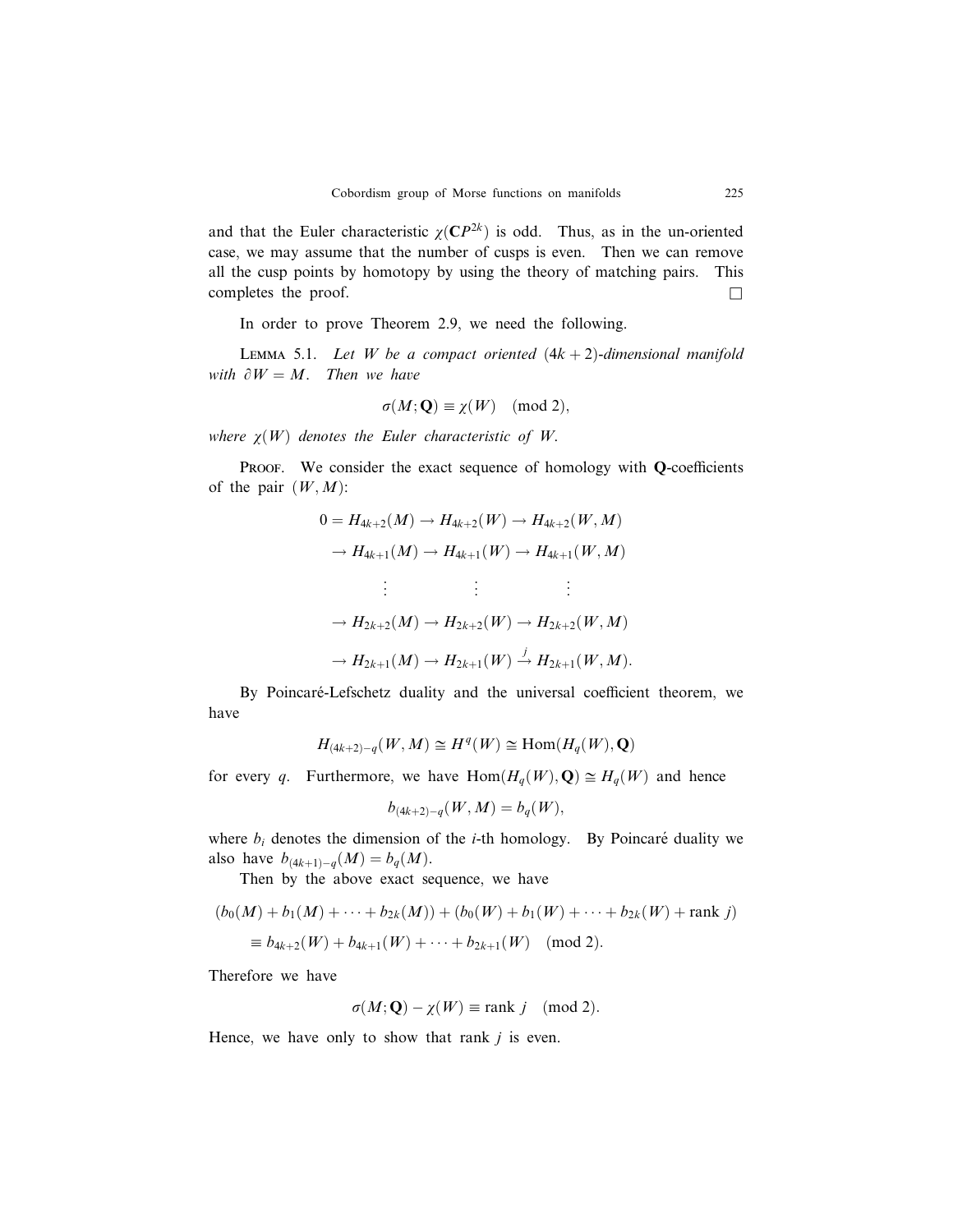Since we have  $H_{2k+1}(W, M) \cong H^{2k+1}(W) \cong \text{Hom}(H_{2k+1}(W), \mathbf{Q})$  by Poincaré-Lefschetz duality and the universal coefficient theorem,

$$
j: H_{2k+1}(W) \to \text{Hom}(H_{2k+1}(W), \mathbf{Q})
$$

can be identified with the intersection form

$$
I: H_{2k+1}(W) \times H_{2k+1}(W) \to \mathbf{Q}
$$

of W. Note that this is a skew-symmetric bilinear form. Let  $O$  be a skewsymmetric matrix representing the intersection form  $I$ . It is easy to see that rank  $j =$ rank Q. So we have only to prove the following.

LEMMA 5.2. The rank of a skew-symmetric matrix  $Q$  whose components are complex numbers is always even.

PROOF. The charactristic polynomial  $\Delta \varrho(t)$  satisfies the following:

$$
\Delta_Q(t) = \det(tE - Q) = \det((tE - Q)^t) = \det(tE + Q)
$$

$$
= (-1)^r \det(-tE - Q) = (-1)^r \Delta_Q(-t),
$$

where r is the size of Q and E is the unit matrix of degree r. Hence, if  $\lambda$ is a non-zero eigenvalue of Q, then  $-\lambda$  is also a non-zero eigenvalue and their multiplicities coincide. Therefore counting the number of non-zero eigenvalues, we get the result.

This completes the proof of Lemma 5.1.  $\Box$ 

LEMMA 5.3. If two Morse functions  $f : M \to \mathbf{R}$  and  $g : N \to \mathbf{R}$  of closed oriented  $(4k + 1)$ -dimensional manifolds are oriented cobordant, then we have

$$
\sigma(f) - \sigma(M; \mathbf{Q}) = \sigma(g) - \sigma(N; \mathbf{Q}).
$$

PROOF. Let  $F: W \to \mathbf{R} \times [0,1]$  be an oriented cobordism between f and g. Then by Lemma 5.1 we have

$$
\sigma(M; \mathbf{Q}) + \sigma(N; \mathbf{Q}) \equiv \chi(W) \pmod{2}.
$$

Consequently we have

(5.1) 
$$
\sigma(M; \mathbf{Q}) - \sigma(N; \mathbf{Q}) \equiv \chi(W) \pmod{2}.
$$

Let  $\pi : \mathbf{R} \times [0,1] \to [0,1]$  be the projection to the second factor, and we consider the composite function  $h = \pi \circ F : W \to \mathbf{R}$ . Slightly perturbing F if necessary, we may assume that the composite function  $h : W \to \mathbf{R}$  is a Morse function. As in the un-oriented case we may assume that  $W$  is connected, although we have to be careful about the orientation of the components of  $W$ .

The components of  $S_1(F)$  are divided into four types as follows.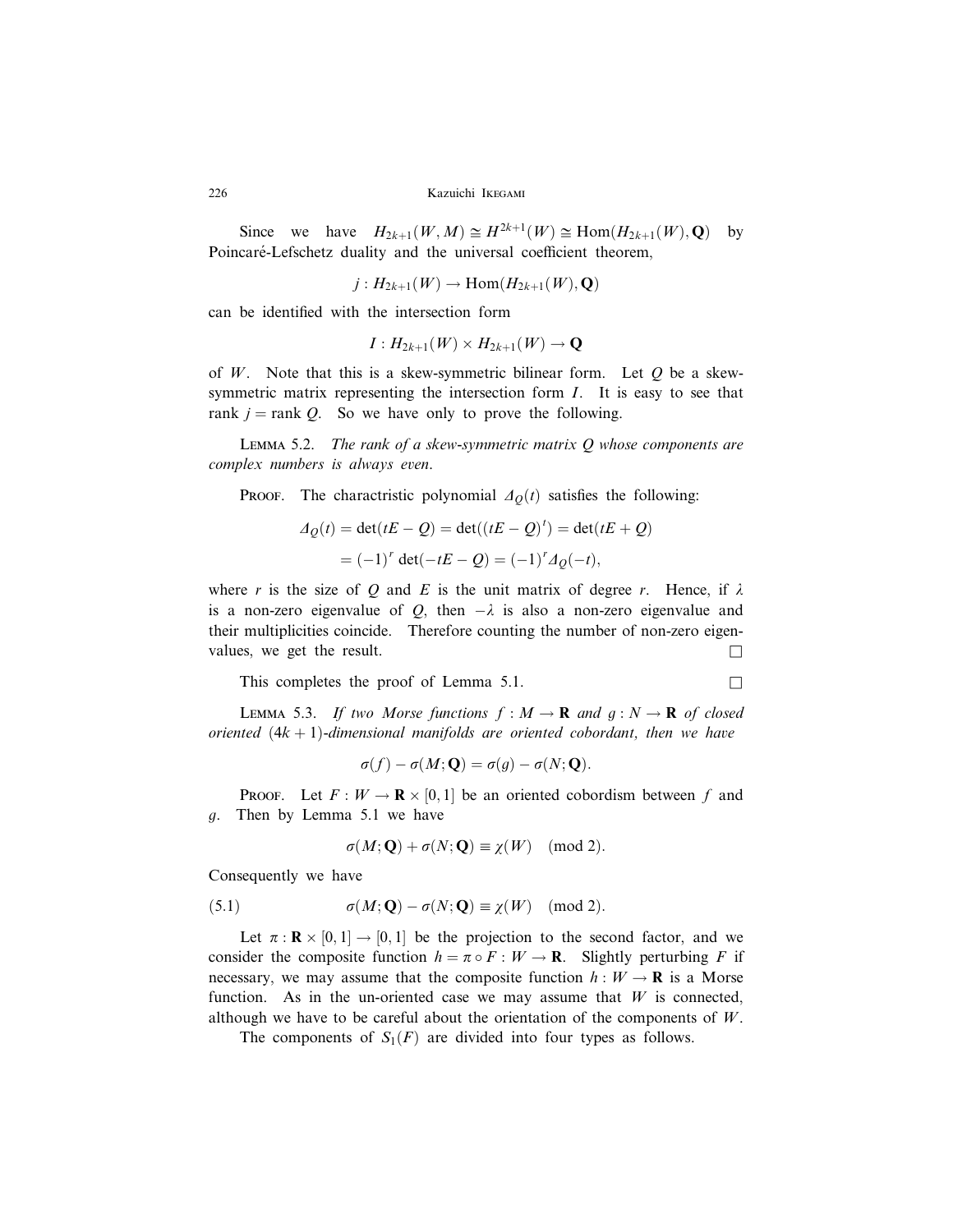- (1) An arc joining two points, say  $p_1$  and  $p_2$ , of M. Such an arc contains an odd number of critical points of  $h$ . The indices of  $p_1$ and  $p_2$  as critical points of f are of the form  $\lambda$ ,  $4k + 1 - \lambda$  for some  $0 \leq \lambda \leq 4k + 1$ .
- (2) An arc joining two points, say  $q_1$  and  $q_2$ , of N. Such an arc contains an odd number of critical points of  $h$ . The indices of  $q_1$  and  $q_2$  as critical points of g are of the form  $\lambda$ ,  $4k+1-\lambda$  for some  $0 \leq \lambda \leq 4k + 1$ .
- (3) An arc joining a point, say  $p_3$ , of M and a point, say  $q_3$ , of N. Such an arc contains an even number of critical points of h. The indices of  $p_3 \in M$  and  $q_3 \in N$  as critical points of f and g respectively are equal to each other.
- (4) A circle. Such a component contains an even number of critical points of h.

Therefore we have

(5.2) 
$$
\sigma(f) - \sigma(g) \equiv c \pmod{2},
$$

where c is the number of critical points of h. Hence, we have  $\chi(W)$  = c (mod 2), since  $\chi(M) = 0$ . Therefore by (5.1) and (5.2) we have

$$
\sigma(f) - \sigma(g) \equiv \sigma(M; \mathbf{Q}) - \sigma(N; \mathbf{Q}) \pmod{2}.
$$

This completes the proof of Lemma 5.3.  $\Box$ 

PROOF OF THEOREM 2.9. It is clear that the map  $\tilde{\Psi} \oplus \tilde{\Phi} \oplus \Lambda$  is a welldefined homomorphism by Lemmas 4.1 and 5.3.

Let us show that  $\tilde{\Psi} \oplus \tilde{\Phi} \oplus \Lambda$  is surjective. For any element  $([M],$  $a_{2k+2}, \ldots, a_{4k+1}, l) \in \Omega_n \oplus \mathbb{Z}^{2k} \oplus \mathbb{Z}_2$ , we can prove, by the argument similar to that in the proof of Theorem 2.7, that there exists a Morse function  $f: M \to \mathbf{R}$  such that  $(\tilde{\Psi} \oplus \tilde{\Phi})([f]) = ([M], a_{2k+2}, \ldots, a_{4k+1})$ . By creating a pair of critical points of indices  $2k$  and  $2k + 1$ , we can change  $\sigma(f)$  without changing  $(\tilde{\Psi} \oplus \tilde{\Phi})([f])$ . Therefore, we can arrange so that  $\Lambda([f]) = \sigma(f) - \Lambda$  $\sigma(M; \mathbf{Q}) = l.$ 

Now we have only to show that  $\tilde{\Psi} \oplus \tilde{\Phi} \oplus \Lambda$  is injective. Let  $[f : M \to \mathbf{R}]$ be an arbitrary element of  $\text{Ker}(\tilde{\Psi} \oplus \tilde{\Phi} \oplus \Lambda)$ . Since the  $(4k + 1)$ -dimensional manifold  $M$  is oriented null-cobordant, there exists a compact oriented  $(4k + 2)$ -dimensional manifold W with  $\partial W = M$ . Then we construct a generic map  $F: W \to \mathbf{R} \times [0,1]$  such that the F-images of the cusp neighborhoods are as depicted in Fig. 5 as in the un-oriented case, and set  $N = F^{-1}(\mathbf{R} \times \{1/2\})$ ,  $g = F|_N : N \to \mathbf{R} \times \{1/2\}$  and  $V = F^{-1}(\mathbf{R} \times [1/2, 1])$ . Note that the Morse function g is oriented cobordant to f. Therefore,  $[g]$  is an element of  $\text{Ker}(\Psi \oplus \Phi \oplus \Lambda)$ , and it satisfies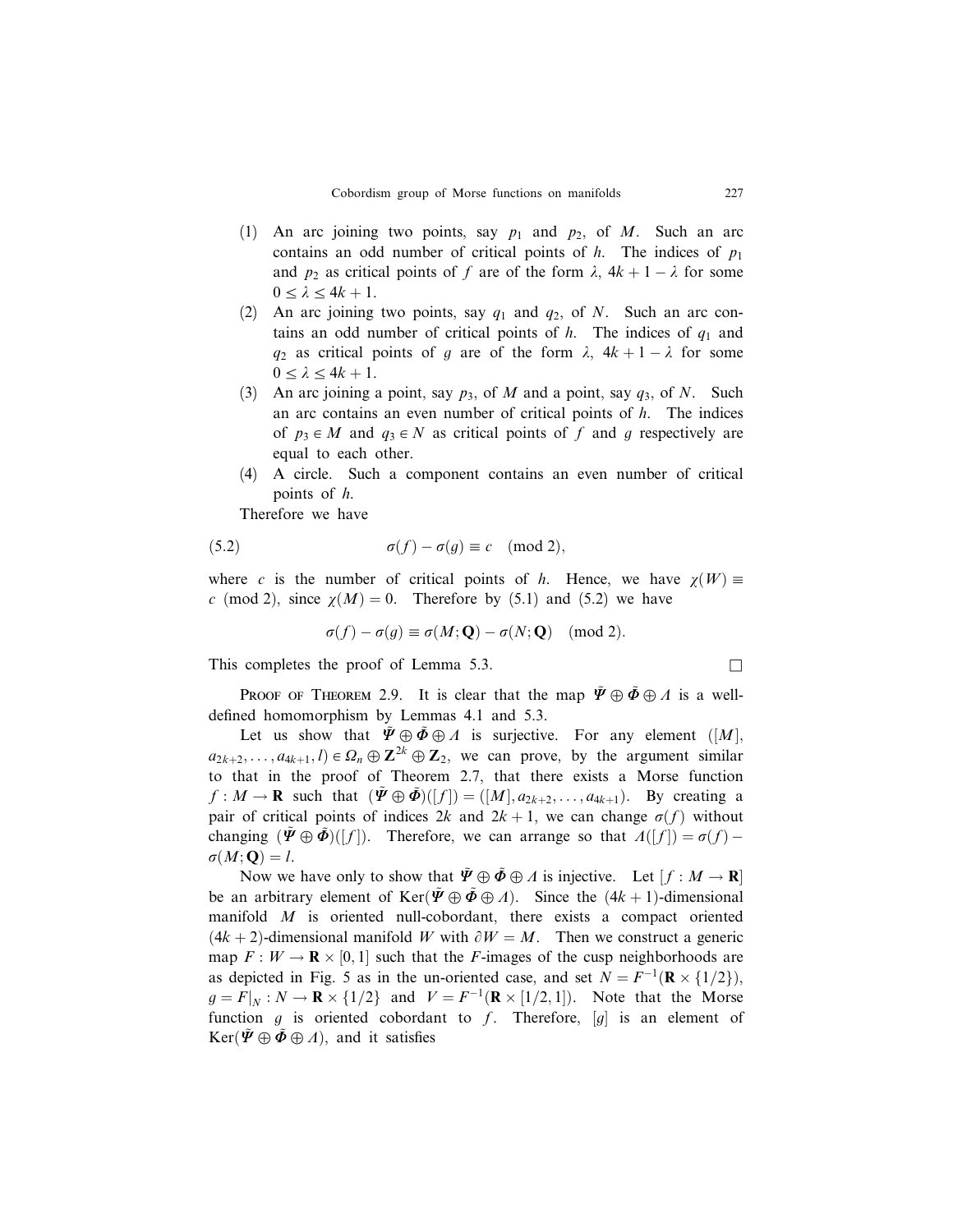$$
\sigma(g) - \sigma(N; \mathbf{Q}) = 0 \in \mathbf{Z}_2
$$

by Lemma 5.3. Then we have

$$
\sigma(N; \mathbf{Q}) \equiv \chi(V) \pmod{2}
$$

for the semi-characteristic of  $N$  with respect to the coefficient field  $Q$  by Lemma 5.1, and so

$$
\sigma(g) \equiv \chi(V) \pmod{2}.
$$

Let  $\pi : \mathbf{R} \times [0,1] \to [0,1]$  be the projection to the second factor. We may assume that  $\pi \circ F$  is a Morse function. Then we have that

$$
\chi(V) \equiv c \pmod{2}
$$

as in the proof of Lemma 5.3, and hence

(5.3) 
$$
\sigma(g) \equiv c \pmod{2},
$$

where c denotes the number of critical points of  $\pi \circ F$ .

As in the un-oriented case we may assume that  $V$  is connected, although we have to be careful about the orientations of the components of  $V$ . Furthermore, we can eliminate all the cusps whose absolute indices are different from  $2k$  by using Levine's method [4].

Let us show that then the number of cusps is even assuming that all the remaining cusps are of absolute index  $2k$ . Take an arc component  $\alpha$  of  $S_1(F|_V)$ . We have two cases:  $\alpha$  contains a cusp or no cusps. In both cases the indices of the end points of  $\alpha$  as critical points of g are equal to  $\lambda$  and  $(4k + 1) - \lambda$  for some  $\lambda$ . Hence, the number  $\sigma(g)$  of critical points of g whose indices are between 0 and  $2k$  is equal to the number of arc components of  $S_1(F|_V)$  (see Fig. 8). Note that an arc component  $\alpha$  contains an odd number of critical points of  $\pi \circ F$  if it contains no cusps, and  $\alpha$  contains no critical points of  $\pi \circ F$  if it contains a cusp. By (5.3), we have that the number of arc components of  $S_1(F|_V)$  which contain a cusp point is even. Hence, the number of cusp points is even.

Finally we can remove all the cusps by using the theory of matching pairs by [4] for  $n \neq 1$  and by [3] for  $n = 1$ . This completes the proof of Theorem 2.9.  $\Box$ 

REMARK 5.4. In the definition of  $\Lambda$ :  $\mathcal{M}_{4k+1} \to \mathbb{Z}_2$  (Definition 2.6), we used the field of rational numbers Q. In fact, we could as well use any other field K, for example  $\mathbb{Z}_2$ , since the semi-characteristic  $\sigma(M; K)$  is independent of K for an orientable  $(4k + 1)$ -dimensional manifold M which is null-cobordant [5].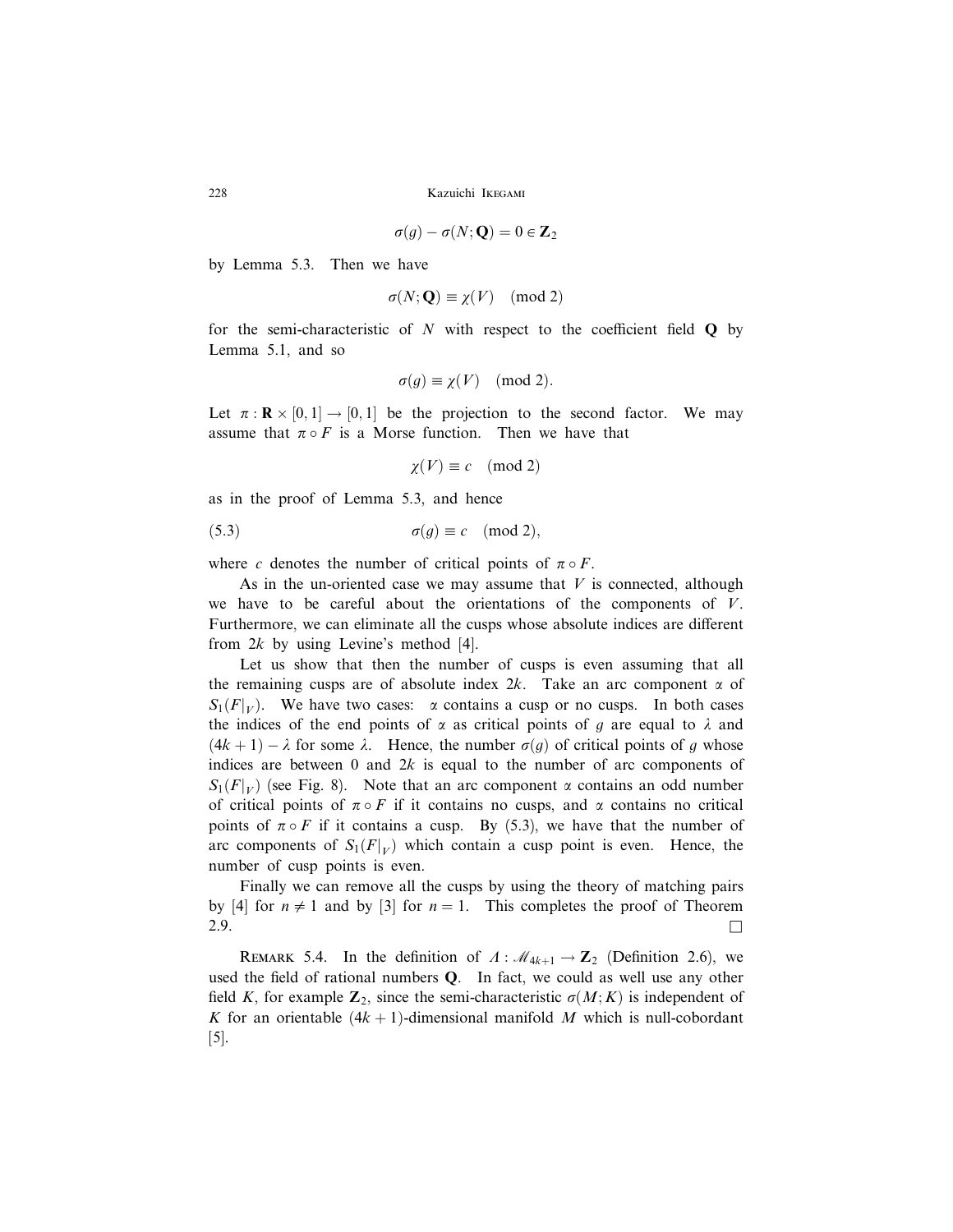

In fact, in [5] it is shown that

$$
\sigma(M;\hbox{\bf Z}_2)-\sigma(M;\hbox{\bf Q})=W_2W_{4k-1}[M],
$$

where M is a closed orientable  $(4k + 1)$ -dimensional manifold and  $W_2W_{4k-1}[M]$ denotes the Stiefel-Whitney number. So, we have another isomorphism

$$
\tilde{\mathbf{\Psi}} \oplus \tilde{\mathbf{\Phi}} \oplus \Lambda' : \mathcal{M}_n \to \Omega_n \oplus \mathbf{Z}^{\lfloor n/2 \rfloor} \oplus \mathbf{Z}_2,
$$

where  $\Lambda' : \mathcal{M}_n \to \mathbb{Z}_2$  is the homomorphism defined by  $\Lambda'([f : M \to \mathbb{R}]) =$  $\sigma(f) - \sigma(M; \mathbb{Z}_2) \in \mathbb{Z}_2$ . Since there exists an M with  $W_2W_{4k-1}[M] \neq 0$  (for example, the Dold manifold [1], or see [5, Remark 4]), this isomorphism is different from the one obtained in Theorem 2.9.

### References

- [ 1 ] A. Dold, Erzeugende der Thomschen Algebra R, Math. Z. 65 (1956), 25–35.
- [ 2 ] K. Ikegami and O. Saeki, Cobordism group of Morse functions on surfaces, J. Math. Soc. Japan 55 (2003), 1081–1094.
- [3] T. Kálmán, Stable maps of surfaces into the plane, Topology Appl. 107 (2000), 307-316.
- [4] H. I. Levine, Elimination of cusps, Topology 3, suppl. 2 (1965), 263-295.
- [5] G. Lusztig, J. Milnor and F. P. Peterson, Semi-characteristics and cobordism, Topology 8 (1969), 357–359.
- [6] R. Rimányi and A. Szűcs, Pontrjagin-Thom-type construction for maps with singularities, Topology 37 (1998), 1177–1191.